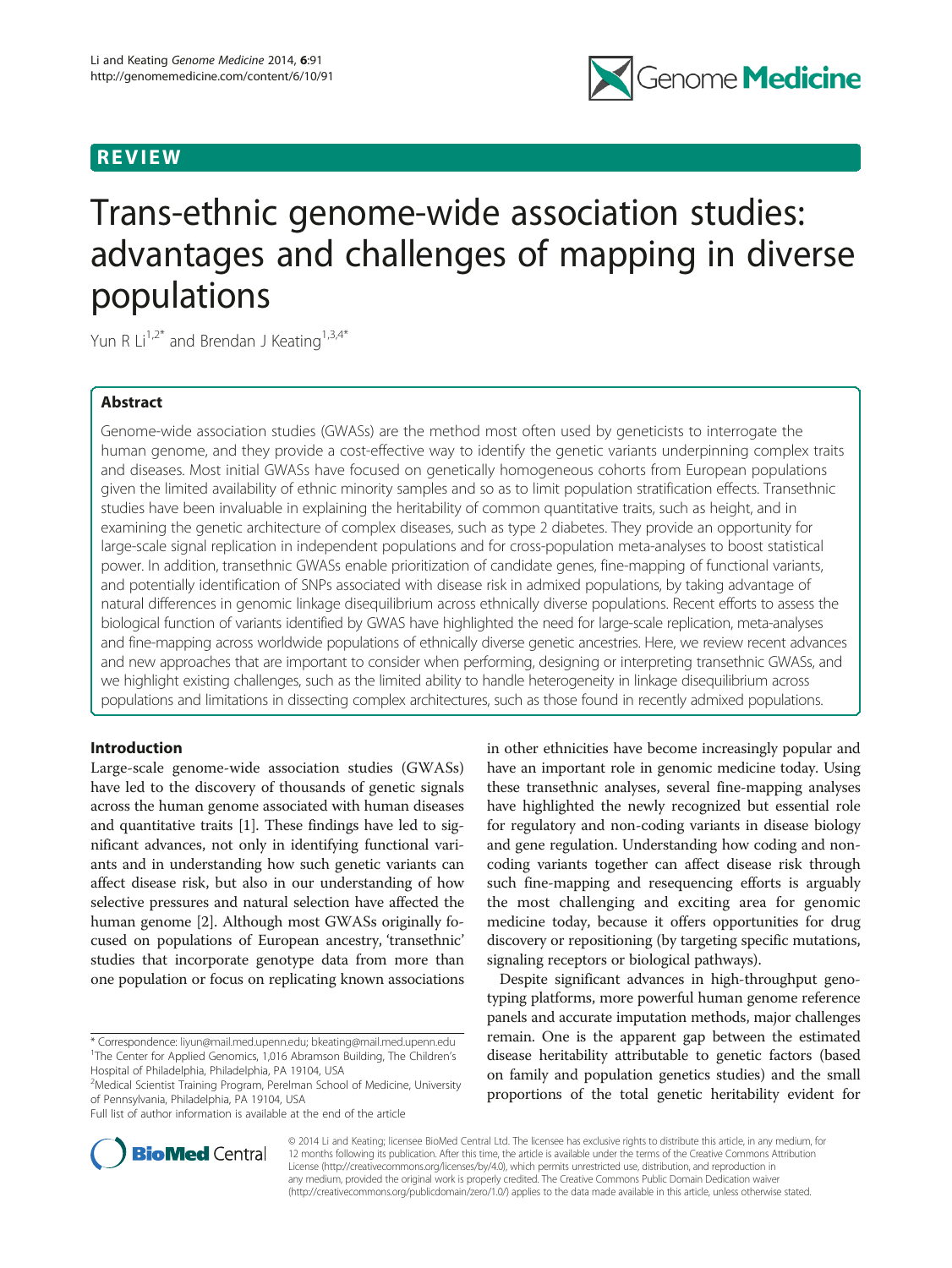most traits and common diseases explained through GWASs [\[3\]](#page-9-0). This gap, referred to as 'missing heritability', remains a significant impediment, not only to understanding the role of genetic risk factors in human disease, but also for the disease-predictive utility of such genetic information - a much-espoused goal of genomics in the personalized medicine era. As such, the seeming incremental gain in disease or phenotype prediction based on this analysis of common human variation has been heavily criticized by many in the clinical community, as it remains unclear whether these results have significant clinical utility.

Various approaches have been proposed to test the models put forth by the genetics community to explain the observed missing heritability [\[4](#page-9-0)-[6\]](#page-9-0). Rare variants, gene-environmental interactions [\[7](#page-9-0)], and other factors that can contribute to phenotypic heterogeneity probably contribute to disease heritability, as recently shown in the context of cancer [[8,9\]](#page-9-0) and neuropsychiatric diseases such as autism and attention deficit hyperactivity disorder [\[10](#page-9-0)-[12\]](#page-9-0). Because the frequencies of bona fide disease-causing genetic variants are known to vary between populations and because environmental exposures can also be altered, there has been much interest recently in the design and implementation of transethnic studies.

Furthermore, with the sheer numbers of individuals required to detect small to modest effect sizes, the bolstering of all populations available across large disease-analysis consortia is becoming more common, particularly in the study of quantitative traits where common international laboratory standards are used [[6](#page-9-0)[,13](#page-10-0)-[15\]](#page-10-0). Moreover, when designed properly, transethnic population findings enable a finer dissection of genetic architecture within a population. Specifically, it can be difficult to perform locus fine-mapping in intraethnic studies, as pinpointing the causal variant in the presence of strong linkage disequilibrium (LD) across a locus tends to be difficult, as compared with studying populations with limited LD in the same locus. This problem has been frequently observed at several loci originally identified from studies of European populations that have since been fine-mapped in Asian or African populations (Table [1](#page-2-0)).

In this review, we highlight some of the key advances from the recent literature in which transethnic GWASs have been used for locus discovery, replication, finemapping or admixture mapping of causal variants associated with complex diseases. We also discuss advances and challenges in the use of transethnic GWASs by highlighting recently published software that apply new algorithms to boost the power of transethnic meta-analysis by leveraging LD information and the underlying differences in genetic architecture across disparate ancestral human

genomes. In addition, we provide examples of recent studies that implement these methods and highlight their advantages and disadvantages over traditional GWAS meta-analytic approaches. Although our review is limited to disease-association traits, transethnic studies have also been used in other applications, such as the analysis of pharmacogenomics response [\[16-18](#page-10-0)] and of other phenotypic traits [[19](#page-10-0)].

We conclude by noting the many challenges that remain in using samples from multiple diverse populations. Aside from limitations in sample sizes, with limited availability of genotyping and sequencing data from ethnic minorities, the ability to identify *a priori* appropriate study populations is difficult. For example, the currently available methods for performing transethnic meta-analysis still face limitations in power and also have limited ability to estimate joint effect sizes in the presence of effect heterogeneity.

## The need for transethnic genome-wide association studies

Transethnic studies are increasingly being used to increase study power by increasing the total study sample size. This is in part because there are limited sample sizes available for many diseases and because several consortia across the world have been established in countries whose populations are of diverse ancestries. The largest transethnic studies so far include studies of factors involved in metabolic and cardiovascular diseases, including high-density lipoprotein and low-density lipoprotein (LDL) levels [[20](#page-10-0)], ischemic stroke and coronary artery disease [\[21](#page-10-0)] and blood pressure [[22\]](#page-10-0); immune traits such as rheumatoid arthritis (RA) [[23](#page-10-0)] and asthma [[24\]](#page-10-0); neurocognitive and psychiatric diseases; and common oncologic diseases, including breast cancer [[25](#page-10-0)] and prostate cancer [\[26](#page-10-0)].

Although a common goal in each of these large-scale transethnic GWASs is still disease/trait locus discovery, these studies also simultaneously make use of other features of transethnic study designs in four ways. First, they provide an independent replication sample set that can overcome concerns about sub-population or cryptic population stratification effects in single-population GWASs [\[27](#page-10-0)] and that can prioritize loci for secondary replication and sequencing studies [[28\]](#page-10-0). Second, they boost study power by increasing the sample size. Third, they also strengthen the ability to evaluate the 'common disease, common variant' hypothesis by demonstrating a common direction of effect for risk-associated alleles across populations when power or effect size is limited [[29\]](#page-10-0). Fourth, they enable the identification of rare or causal variants by fine-mapping the association signals that are persistent despite major differences in LD structure across genetically diverse populations. Along the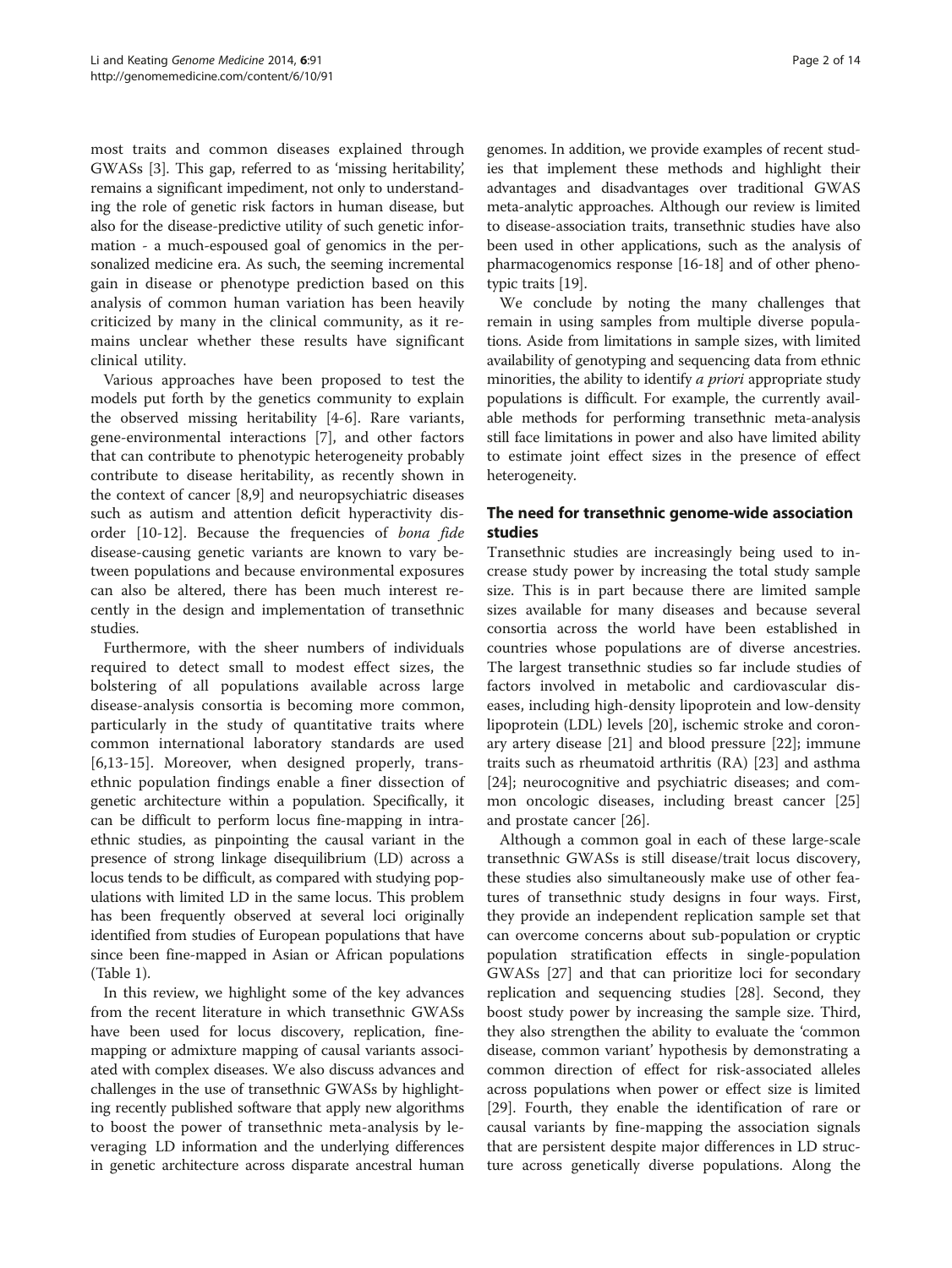| <b>Trait</b>                     | Gene or locus                       | Platform                         | <b>Comments</b>                                                                                                                                                                                                                                                                                      | References |
|----------------------------------|-------------------------------------|----------------------------------|------------------------------------------------------------------------------------------------------------------------------------------------------------------------------------------------------------------------------------------------------------------------------------------------------|------------|
| Type 2 diabetes                  | TCF7L2                              | Haplotype<br>analysis            | Replication of primary signal in WA population and fine-mapping<br>of second independent signal showing positive selection in WA, EA<br>and EUR cohorts; recently also replicated in large-scale meta-analysis<br>over 39 studies                                                                    | [42, 105]  |
| Lipids<br>(HDLC and TGs)         | ABCA1, LCAT, LPL,<br>PON1, SERPINE1 | Candidate gene<br>resequencing   | Fine-mapping of known LPL gene association in AA with extreme<br>[106]<br>lipid phenotypes, replication in WA, and showed stronger effect size<br>of causal variants (local ancestry effects) as compared to EUR                                                                                     |            |
| End-stage kidney<br>disease      | APOL1                               | <b>GWAS</b>                      | Common variants in APOL1 associated with resistance to<br>Trypanosoma also confer risk for renal disease                                                                                                                                                                                             | $[15]$     |
| Uric acid levels<br>(serum)      | SLC2A9                              | <b>GWAS</b>                      | Replication of a 263 kb association locus (identified in EUR) in an<br>AA cohort enabled fine-mapping to a 27 kb shared region                                                                                                                                                                       | [107]      |
| Bilirubin levels                 | UGT1A1                              | <b>GWAS</b>                      | Replication of previously identified association in this locus in EUR<br>[108]<br>and ASN cohorts using AFR population; also enabled fine-mapping<br>to a functional, putatively causative variant                                                                                                   |            |
| ALL                              | CEBPE, PIP4K2A,<br>ARID5B           | GWAS                             | [109]<br>Known risk-associated variants are more common in NA, confer<br>greater risk and explain the higher observed risk of ALL in Hispanic<br>children. Illustrates how disease risk analysis can shed light on disease<br>associations in admixed populations with complex genomic architectures |            |
| T <sub>2</sub> D                 | HNF1A                               | Exome seg                        | High-throughput sequencing identified rare, novel missense mutation<br>[82, 110]<br>in a known locus associated with maturity-onset diabetes (MODY3);<br>association is specific to Latino populations. Recently highlighted in a<br>review on admixed population analysis                           |            |
| Prostate cancer                  | 15 EUR-specific,<br>7 multi-ethnic  | <b>GWAS</b>                      | Large study encompassing over 40,000 cases and 40,000 controls in<br>[111]<br>EUR, AFR, JPT, and Latino populations; multi-ethnic analyses help<br>identify 7 new signals not found in EUR                                                                                                           |            |
| BMI                              | BRE, DHX34, other                   | Custom<br>genotyping<br>platform | Metabochip analysis across about 30,000 AA individuals confirms 8<br>[112]<br>EUR BMI loci in AA, identified independent signal in known locus<br>and identified two novel loci                                                                                                                      |            |
| Global gene<br>expression levels | Multiple                            | Expression array                 | EUR, JPT and CHN populations show large variations in gene expressions<br>due to differences in allele frequencies of common regulatory eSNPs,<br>possibly explaining differences in complex disease risk                                                                                            | [113]      |
| T <sub>2</sub> D                 | Multiple                            | <b>GWAS</b><br>meta-analysis     | Landmark transethnic FE meta-analysis across nearly 27,000 cases from<br>5 ethnic minority populations identified 7 novel signals, enabled<br>fine-mapping of 10 loci, and demonstrated evidence of heterogeneity<br>compared with EUR studies using MANTRA software                                 | $[33]$     |

<span id="page-2-0"></span>Table 1 Landmark and innovative transethnic genetic association analyses\*

\*GWAS and other forms of genetic association studies have historically and recently provided important insights into disease-related loci. This table highlights a few notable examples, providing the study phenotypes, key associations (where specific), and details of the study including any unique approach used and the main findings/advances. Abbreviations: AA, African American; AFR, African; ALL, acute lymphoblastic leukemia; ASN, Asian; BMI, body mass index; CEU, Caucasoid; CHN, Chinese; EA, East Asian; eSNP, expression single nucleotide polymorphism; EUR, European; FE, fixed effects; GWAS, genome-wide association study; HDLC, high density lipoprotein cholesterol; JPT, Japanese; LD, linkage disequilibrium; NA, Native American; RE, random effects; T2D, type 2 diabetes; TG, triglycerides; WA, West African.

same lines, they can help point to expression quantitative trait loci (eQTLs or eSNPs) to identify functionally or mechanistically important regions (transcription factor binding sites, microRNA target sites or regulatory untranslated regions) that affect transcription rate, posttranscriptional or post-translational regulation or protein activity. Finally, they illustrate how selective pressure affects allele frequencies and transmission, when a given ancestral allele contribute to disease risk. This can be particularly fruitful when such risk alleles are carried by individuals from admixed populations.

## Replication and prioritization of GWAS candidates

One of the most common motivations for pursuing transethnic GWASs is to evaluate whether bona fide associations identified for a disease or trait in one population also affect other populations of different genetic ancestries. In the era of genomic medicine, the identification of such SNPs that can predict disease risk or therapeutic response is helpful in evaluating potential clinical or disease-predictive utility. Moreover, because GWAS association signals represent only a statistical correlation between genetic variations and disease or phenotype status, rather than causation, they are sensitive to sources of confounding and bias. Concerns about false positives are further amplified because of the large number of comparisons, as most standard GWAS platforms capture several hundred thousand to millions of variants and several tens of millions of variants following imputation.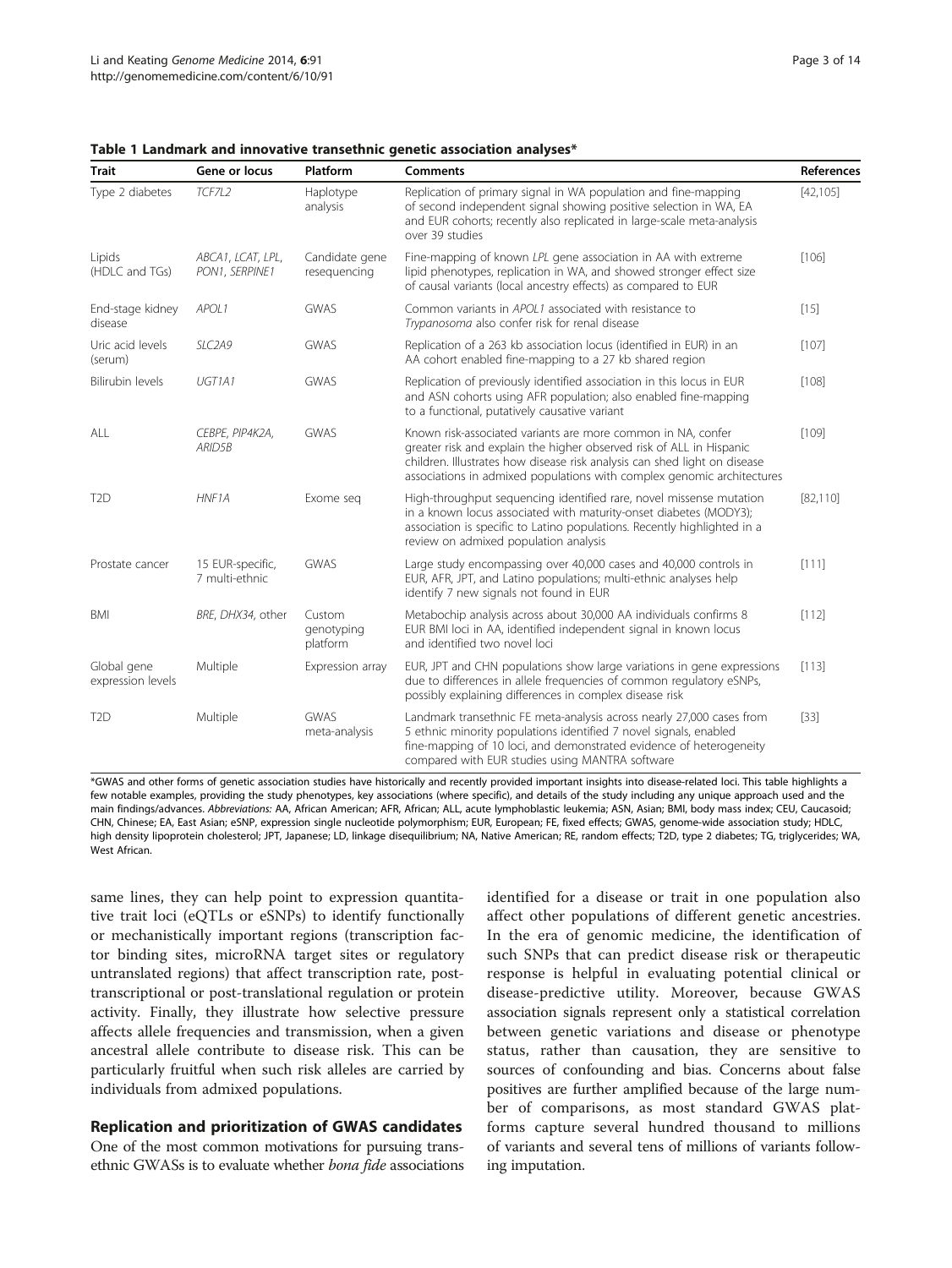Consequently, the initial goals of early transethnic studies had been to replicate the associations identified in one population in a second population with a distinct ancestry. At first these efforts aimed to directly replicate SNPspecific associations (by direct genotyping only the candidate SNP in a second population, rather than performing an independent GWAS), but it soon became apparent that achieving direct replication in an independent cohort posed significant challenges. Some SNPs have been consistently replicated across multiple ancestral populations - for example, the primary TCF7L2 variant for type 2 diabetes (T2D) and the variant in the 9p.21 region for coronary artery disease. However, such consistent replications are likely to be the exception rather than the rule, because many disease or trait-associated SNPs reaching genome-wide significance do not directly replicate in studies of populations from a different ancestry. Although the TCF7L2 and 9p.21 variants have moderate disease odds ratios (1.25 to 1.3), they have high minor allele frequencies (MAFs), which significantly aided their detection.

Although some initial putative associations are undoubtedly spurious (that is, attributable to population stratification or genotyping artifacts), the lack of direct replication could also be attributable to technical and biological factors, even for a true association [[3,](#page-9-0)[30\]](#page-10-0). For example, there will be no transethnic replication if there is significant heterogeneity in the LD structure across different ethnic populations or if there is significant heterogeneity in the clinical phenotype or trait. In the former case, a major biological challenge comes when allele frequencies differ greatly across populations [\[31\]](#page-10-0), as the ancestral allele frequency can also differ, for example, in HapMap European (CEU) versus African (YRI) populations. Consequently a given variant may be polymorphic or monomorphic in the second population, which makes directional and allele-specific replication challenging. Furthermore, a common variant that is less common or even rare in a replication population typically indicates that a greater sample size is needed to achieve comparable statistical power to detect a significant association [\[32,33](#page-10-0)].

Nevertheless, many well-established SNPs have been replicated in transethnic studies. Notable examples include PTPN22 in RA and inflammatory bowel disease [[34](#page-10-0)-[38\]](#page-11-0), *INS* in type 1 diabetes [\[39,40](#page-11-0)], *IL1RL1* in asthma [[41\]](#page-11-0) and *TCF7L2* in T2D [[33,](#page-10-0)[42\]](#page-11-0). These results lend significant confidence and credibility to GWAS, because the replication of these lead index signals (essentially the most significantly associated signals, or the fine-mapped SNP with the strongest  $P$ -value in a candidate locus) in a population with significantly different LD structure overcomes the concern that a given signal is observed as a result of population stratification or other confounders (such as those introduced by environmental or geographical effects).

A recent large-scale review of published transethnic GWAS results across 28 diseases in European, East Asian and African ancestries [\[43](#page-11-0)] showed that a large proportion of the associations are caused by common causal variants that seem to map relatively close to the associated index genetic markers, indicating that many of the disease risk variants discovered by GWASs are shared across diverse populations. Even when power is insufficient to achieve statistically independent genome-wide significance, recent large-scale studies using summary-level data have shown unexpectedly high rates of directional consistency across transethnic GWAS signals [[29\]](#page-10-0).

As power is a function of both the strength of the association (effect size) and the MAF of the associated variant, limitations in transethnic replicability of variants resulting from limited allelic polymorphisms in a replicating population is a notable challenge. This is particularly the case in transethnic replication studies that incorporate resequencing data, which attempt to replicate findings of rare variants associated with disease. Recently, newer methods have been proposed for boosting the power of random effects models to provide multi-variant, genebased testing that can be implemented in rare-variant transethnic association study designs [[44\]](#page-11-0).

Finally, despite these successes, new methods that can assess naturally occurring differences in population allele frequencies and LD structure are needed because it remains difficult to know which SNPs are expected or, conversely, not expected to be 'replicable' given inherent genomic architectural differences. Such methods could help identify *a priori* a replication population of interest and also help reduce the frequency of performing 'replication' studies in populations in which the associated variant is either non-polymorphic or too rare.

## Boosting power by large-scale transethnic meta-analyses

As the cost of genotyping has fallen precipitously since the first published GWAS (on age-related macular degeneration in 2005 [\[45\]](#page-11-0)), independent efforts led by major genomics consortia, such as the Continental Origins of Genetic Epidemiology Network (COGENT), across multiple continents have since been published or are underway, investigating dozens of common heritable traits and diseases. A clear challenge of using transethnic GWASs to independently replicate new associations is the limited sample sizes, particularly if the variant was originally found in a genetically isolated population. Some studies have thus focused on finding out whether the directions of effects across replication cohorts are consistent, rather than attempting to replicate signals at genomewide significance [[29,33,](#page-10-0)[46](#page-11-0)]. Although some consider a  $P_{nominal}$  <0.05 in a second cohort to be a replication signal, in most cases, when an independent GWAS has been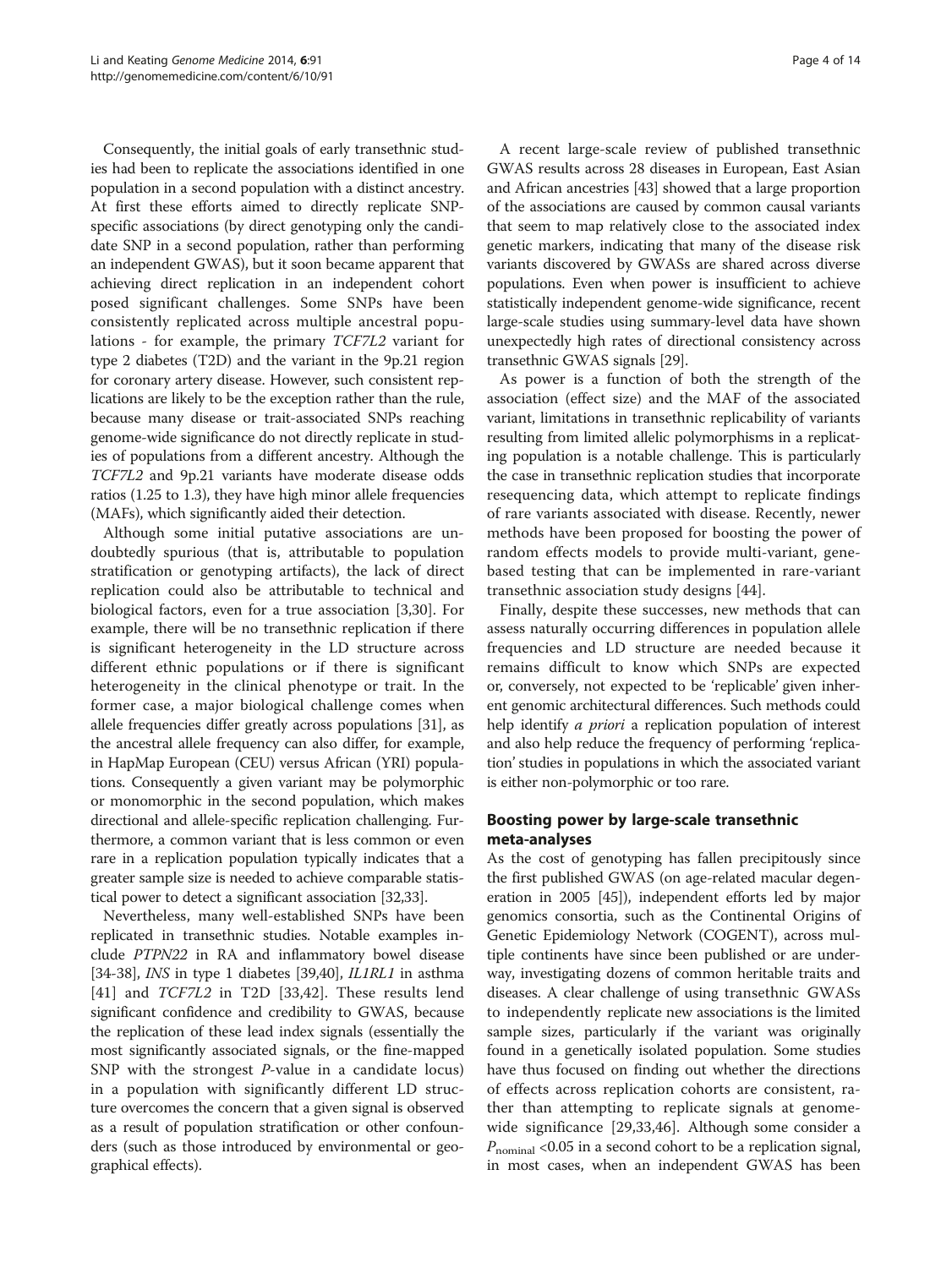performed it is more statistically rigorous to maintain a genome-wide significance threshold at  $P < 5 \times 10^{-8}$  in European populations [[3](#page-9-0)[,30](#page-10-0)]. These efforts are further fueled by the challenge that the study power of any single cohort is limited given the high confidence threshold required to declare an association as genome-wide significance in the context of a large number of comparisons made in GWASs.

In the past few years, many global genomics consortia with enormous patient datasets have been used either in cross-continental mega-analyses directly or, more frequently, in summary statistic meta-analyses to better account for the wide ranges of genotyping platforms, genetic ancestry, environmental exposures, and other sources of sample heterogeneity. Two exemplary consortia that have published extensively using large transethnic cohorts include the T2D consortium and the RA consortium [[23](#page-10-0)[,47](#page-11-0)]. Overall, however, attempts to use transethnic cohorts for direct replication of GWAS loci have met with only limited success [\[31](#page-10-0),[48,49\]](#page-11-0).

## Methodological advances in transethnic meta-analysis

Although the publication of data from these transethnic studies is becoming increasingly frequent, these methods face several challenges, notably the presence of both genotype and phenotype heterogeneity. For example, not all SNPs found in one population are polymorphic in another, some disease-associated SNPs have vastly different MAFs across different populations [[50,51\]](#page-11-0), and geneenvironment interactions [[52](#page-11-0)] and differences in study design or cohort recruitment could add to study heterogeneity. The need to appropriately adjust for population stratification in the presence of heterogeneity opposes the simultaneous need to optimize study power, a problem that remains highly challenging in the transethnic GWAS field.

Existing methods for cross-cohort meta-analysis assume, for the large part, one of two theoretical frameworks: fixed effects (FE) and random effects (RE) [[53](#page-11-0)-[55](#page-11-0)]. The former assumes that if a true association signal is identified in one cohort, that association will have a similar effect size in other cohorts. In contrast, RE models assume that effect sizes are highly variable, but that they follow a known (typically the normal) distribution. In the context of transethnic studies in which heterogeneity is to be expected, FE methods have limited utility, because of the typically high variance across studies: transethnic studies, in comparison with studies in a single ancestry, inevitably show higher inter-cohort heterogeneity.

Although in the presence of heterogeneity the RE model is more statistically sound, RE methods operate under a fairly conservative assumption that even null associations can have greatly varying effect sizes. Consequently, in

these traditional methods, heterogeneity in the effects observed across populations results either in a downestimate of the effect size because some populations do not show this association (when one obtains a mean estimate of effect), or in an overestimate of the standard errors that reduces the overall confidence of the association signal identified (by adjusting for heterogeneity). These are the main reasons that neither of these approaches are ideal when considering multiple, ethnically diverse cohorts together in a transethnic GWAS. Their advantages and limitations have been addressed thoroughly elsewhere [\[56,57](#page-11-0)].

Two recent approaches, including alternate random effects (RE-HE) [[56](#page-11-0)] and MANTRA [[58\]](#page-11-0), have been proposed to address some of the limitations met by traditional FE or RE models for meta-analysis. Both of these have been implemented in open-source software and are publically available. Central to both methods is the goal of optimizing study power when there is significant inter-study heterogeneity. Briefly, the approach taken by Han and Eskin [\[56\]](#page-11-0) in developing the RE-HE model is based on the observation that RE methods have less power than traditional FE models because they assume an overly conservative model under the null [[45](#page-11-0)]. Thus, by relaxing this overly conservative assumption, Han and Eskin demonstrated that the RE-HE model is more powerful than either traditional RE or FE methods when there is a true association but significant inter-study effect heterogeneity [[56\]](#page-11-0).

Although the RE-HE method is not specific to transethnic studies, it is clear that implementing this model would be particularly helpful. In contrast, Morris [\[58\]](#page-11-0) introduced MANTRA specifically to address heterogeneity across studies in transethnic meta-analysis. The primary advance introduced in MANTRA is taking into account the expected differences in genetic architecture across different ethnicities in a transethnic study by using differences in the local LD structure across diverse populations [[58](#page-11-0)]. MANTRA expects populations with similar genetic ancestries to have more closely matched effect sizes, while allowing for greater heterogeneity in the effects observed for more diverse populations. MANTRA has been shown to have greater power in both detecting shared associations and fine-mapping causal variants than FE methods, and where there is correlation between genetic similarity and similarities in effect sizes, MANTRA performs significantly better than RE.

These methods have been used successfully by a few transethnic and large-scale meta-analysis efforts, although their applications have been thus far limited to a few publications [\[7](#page-9-0),[14,33,](#page-10-0)[56,59](#page-11-0)]. Future work using them along with functional data from population-specific studies (such as eQTLs and allele- and tissue-specific transcript expression) could help further advance these approaches in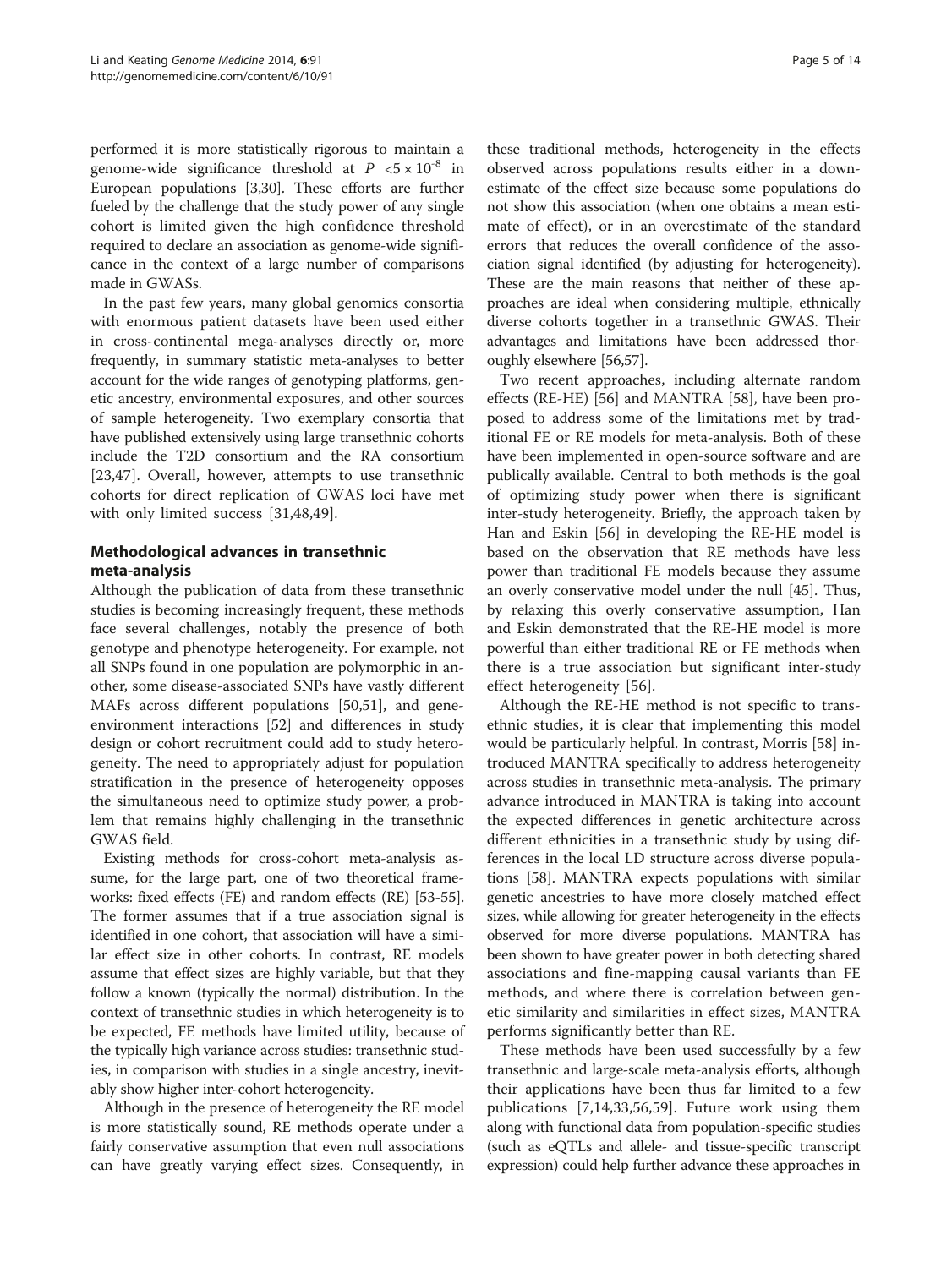the era of large-scale integration of multiple 'omics' resources. These methods have been compared directly against other meta-analysis methods in several recent reviews, including a thorough analysis by Wang et al. [\[57](#page-11-0)], who demonstrated that both RE-HE and MANTRA were superior to traditional approaches in transethnic metaanalysis, with RE methods having the poorest power. Specifically, the power and sensitivity of these methods in the context of known MAF and population genetic architectural heterogeneities have been taken into account.

Although MANTRA and RE-HE methods cannot be truly compared directly because the former uses a Bayesian framework, at the Bayes' factor significance threshold recommended by Morris [\[58\]](#page-11-0), MANTRA seems to outperform RE-HE in nearly all instances except when there is no heterogeneity in effect sizes across studies [[57](#page-11-0)]. MANTRA has been used in recent transethnic studies, including a landmark meta-analysis on T2D by the DIAGRAM consortium with over 76,000 individuals genotyped [[33](#page-10-0)].

However, the use of these new approaches is still limited, and most recent studies have applied one or a combination of the traditional FE or RE meta-analysis models [[60](#page-11-0)-[63\]](#page-11-0). We recommend that studies consider implementing, alongside traditional methods, one or more of these newer, more powerful methods. In addition, it is crucial that for all such meta-analyses the author should assess and report a power calculation when discussing the presence or absence of independent transethnic replication. In many instances in which traditional methods are used, it is unclear whether the lack of significance in a replication cohort is the result of limited power or sample size in the presence of significant heterogeneity, or truly the absence of genetic association.

## Locus fine-mapping: identifying causal and functional variants in case-control and quantitative trait transethnic GWASs

An inherent advantage of transethnic studies is that demonstrating that signals are shared across multiple distant ancestral populations can help guard against false positives identified by GWASs due to population-stratificationrelated confounding. Although numerous methods have been identified in attempts to overcome such risks, they remain a challenge and concern, which is why independent replication, particularly in a second cohort, is still the gold standard in the GWAS community. Furthermore, because association signals in homogeneous populations are identified across a conserved LD block, it is not clear which SNP is the most strongly associated with a given phenotype, and consequently is most likely the functional or causal variant.

Furthermore, in the past few years, the genomics community has shifted its focus from locus discovery to identifying casual or functional variants, in response to heavy

criticisms of the limited utility of GWAS results and in an effort to better establish whether there is significant utility of such genetic information. Although most GWAS signals are found in non-coding regions of the genome (either intronic or intergenic regions), it is thought that some common association signals are proxies that 'synthetically tag' the rarer causal or functional mutations in LD [[64](#page-11-0)]. Based on these principles, deep resequencing around candidate loci followed by association testing to identify the most significant disease/trait-associated SNP within the candidate locus is commonly referred to as locus fine-mapping. In this approach, the top signal identified across different populations in a locus where the signal has been identified in both populations can help pinpoint the causal or functional variant of interest (Figure 1). Such methods have been used to successfully identify biologically plausible candidate gene mutations [[65](#page-11-0)] and improve the total variance explained by identified loci by up to 50% [[66](#page-11-0)], as has been shown for LDL.

Although resequencing techniques are becoming widely available and more economically feasible, genotyping is still advantageous in the study of variants with MAFs greater than 1 to 5%.

This is particularly true with the now widely available, high-density population-based genome references, such as the 1000 Genomes project and the ongoing UK-10 K and Genome Netherlands projects [\[67,68\]](#page-11-0). To boost the power to identify functional or causal variants, several



Figure 1 Fine-mapping of candidate causal or functional SNPs by transethnic GWAS. The graph shows the results of association testing (in the form of the allele frequencies) for a typical locus in three different populations. In the EUR population, many SNPs in the region are in close LD, leading to a significant signal for a wide set of SNPs. However, LD patterns in the ASN population are different, which enables finer mapping of the causal SNP as being the SNP with the strongest trait association. However, it is rarely obvious in advance which additional populations should be studied, as in some populations (such as AFR in this example) the locus might not be associated with the trait at all, because of epistatic interactions, phenotype heterogeneity, or low minor allele frequency/non-polymorphic markers across the locus. Data shown are based on simulation and do not reflect the result of any published or unpublished studies. Abbreviations: ASN, Asian; AFR, African; EUR, European.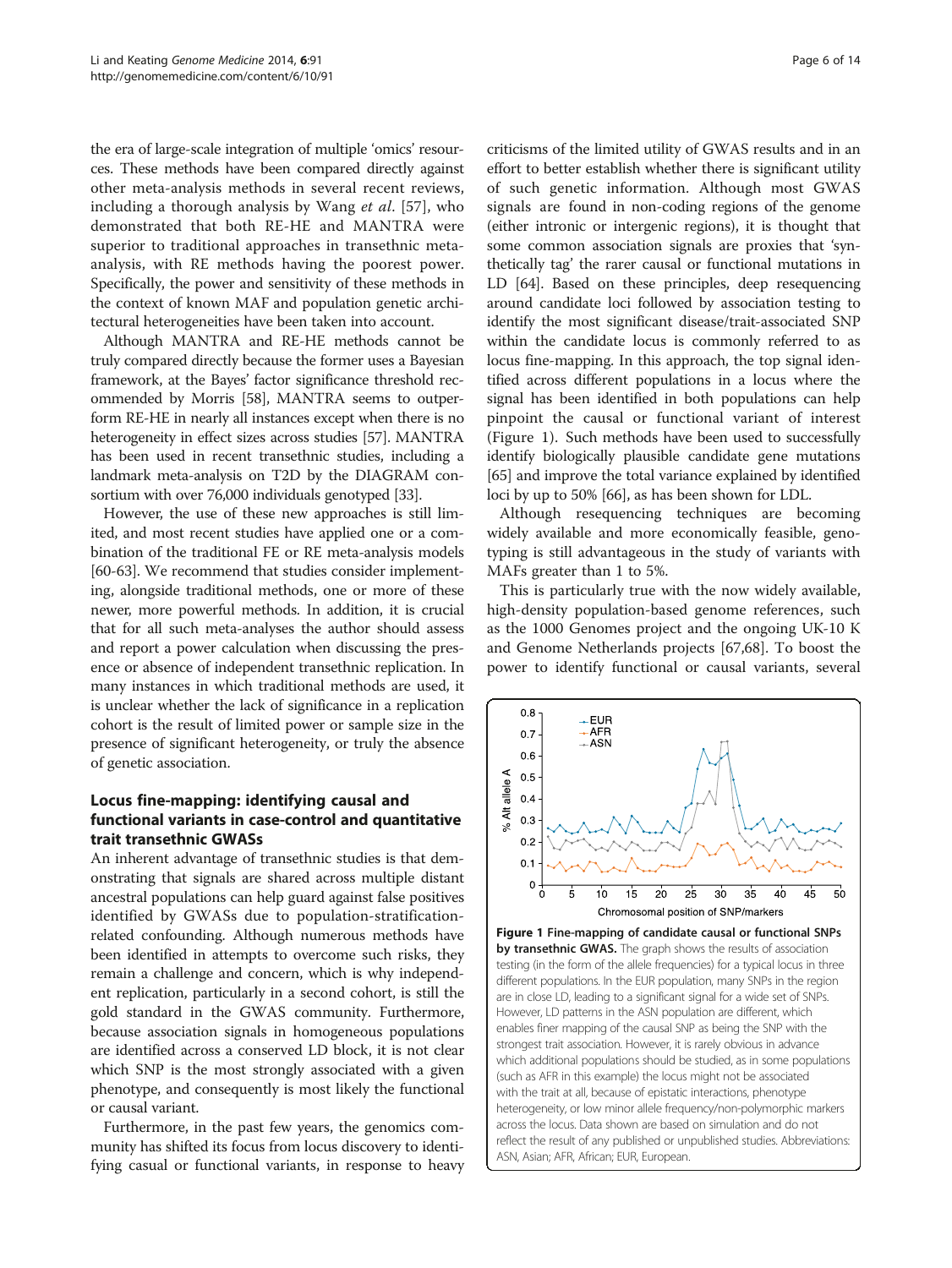strategies have been implemented: directly increasing sample size and transethnic approaches. This area will likely benefit from additional development. For example, one question that remains controversial is whether a population-specific or mixed-population reference sequence panel should be used for genome imputation, to ascertain untyped markers when attempting to fine-map admixed populations or populations without a precisely matching reference panel [\[69](#page-11-0)-[72\]](#page-12-0).

Towards this goal, transethnic GWAS designs use naturally occurring differences in the LD patterns surrounding the locus of interest to help identify the likely causal or functional variants(s). Specifically, it is expected that the causal or functional variation would be associated with disease or trait status even in different populations in which the ancestral or derived haplotype frequencies differ significantly because of population drift or under selective pressures. Consequently, this allows the dissection of the key functional variant from other variants that are tagging signals on the same haplotype, because the non-causal tagging signals will be less likely to be preserved across diverse populations. This is particularly helpful, for instance, in using populations with more diverse haplotypes (such as African populations) to help refine signals from a less diverse group (such as European). Similarly, local ancestry analysis in admixture populations such as Mexican or Native American populations can also be helpful in refining a signal spanning a large LD block (see below).

Methods such as MANTRA, as discussed above, have also been effectively implemented in several transethnic fine-mapping studies - for example, across 14 central adiposity loci [\[59\]](#page-11-0) and to discover and fine-map serum protein loci in European and Japanese cohorts [\[14](#page-10-0)]. Extension of MANTRA to additional cohorts and phenotypes will probably be fruitful because these newer algorithms have not yet been widely used to study transethnic cohorts. This is because most studies so far still use traditional meta-analysis frameworks to summarize transethnic association findings [[41,60,62,63,](#page-11-0)[73](#page-12-0)]. Several recent studies have shown that transethnic approaches to fine-mapping can improve the total variance explained across known association loci [\[15,](#page-10-0)[74\]](#page-12-0). A summary of the methods discussed above and example applications of these methods in landmark manuscripts are provided in Table [2](#page-7-0).

## Using admixture mapping in transethnic study designs

One of the major observations from transethnic studies is the limited direct replicability of signals identified in one population associated with a given phenotype in a second population of differing ancestry. However, as demonstrated elegantly by Wijmenga and colleagues [\[75](#page-12-0)] for four well-studied GWAS traits, although specific variants might not be shared between populations, when one also considers markers in close proximity to the originally identified markers, the replicability of variants across populations is relatively high.

Thus, although genetic studies of a range of phenotypes across different populations have not yielded associated loci common to all or even the majority of investigated ancestry groups, this could be for a variety of reasons independent of whether this is a truly shared risk- or phenotype-associated variant: population-specific variants, differences in allele frequencies, different patterns of LD across respective populations, and/or low statistical power from modest sample sizes, as discussed above.

One traditional technique used to identify diseaseassociation or phenotype-associated regions of the genome, which was used and advanced before the advent of high-density genotyping platforms and the GWAS era, was the use of ancestry-informative markers in admixture mapping [\[76,77\]](#page-12-0). Admixture mapping using populations that have recently undergone gene flow from two ancestrally isolated populations, such as African Americans, is a very powerful method to detect disease variants where there are substantial allele frequency differences in the ancestral populations [\[32](#page-10-0),[41,57,58\]](#page-11-0). In broad terms, the goal of an admixture study 000is to identify the risk-associated allele (for a given disease) based on the likelihood of observing an association between a given ancestral allele(s) with disease risk [\[78,79](#page-12-0)]. Both case-control and case-only study designs are feasible, with the latter adding flexibility and reducing the need for a large control sample size, which can be particularly difficult to ascertain in admixed populations.

The theoretical framework for admixture-based genetic mapping analysis is complex and beyond the scope of this review, but it is summarized briefly in Figure [2](#page-8-0) (see also several reviews [\[78](#page-12-0)-[84\]](#page-12-0)). The most commonly used method is mapping by admixture linkage disequilibrium (MALD), which uses the fact that the prevalence of the disease studied is considerably different between ancestral populations of the admixed cohort [\[78,79,85\]](#page-12-0).

In contrast to transethnic analyses, in which isolated populations are investigated, admixture GWASs can help avoid the bias introduced by confounding in GWASs in the presence of mild to moderate degrees of population stratification. Traditional approaches to handling population stratification, typically by adjusting for differences in global ancestry, are challenging and often insufficient in either ethnically diverse or mixed ancestry populations (for example, Hispanic or African American cohorts), given that efforts that focus on simply adjusting for global ancestry are often insufficient or under-powered [[83,86,87](#page-12-0)]. Methods for local ancestry adjustments have been put forth as powerful alternatives to controlling for population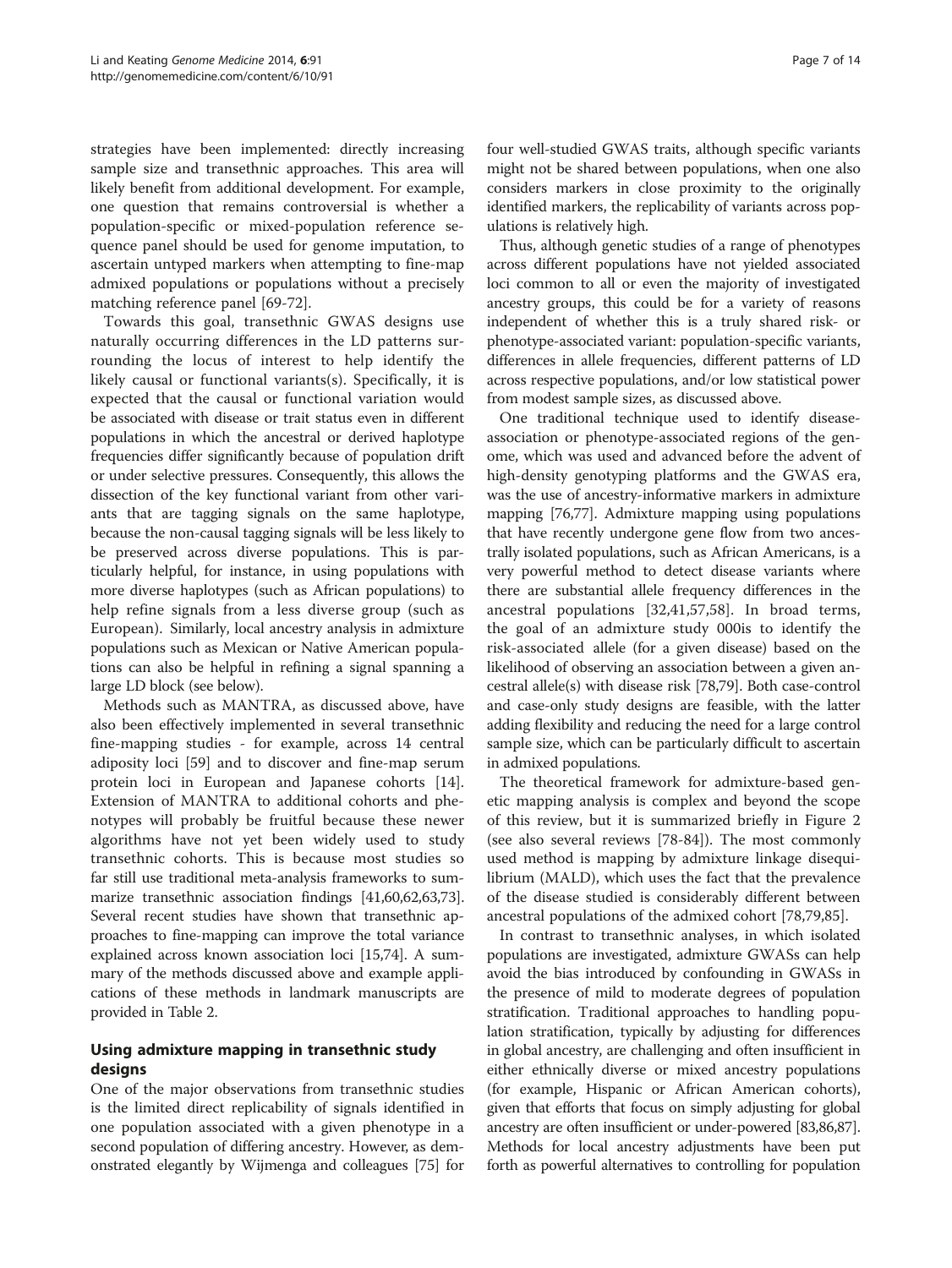#### <span id="page-7-0"></span>Table 2 Methods, tools, literature reviews and resources\*

| <b>Method or advance</b>                                                                          | Advances and limitations or main findings                                                                                                                                                                                                                                                                                                                                                       | <b>References</b>                                                                                              |  |
|---------------------------------------------------------------------------------------------------|-------------------------------------------------------------------------------------------------------------------------------------------------------------------------------------------------------------------------------------------------------------------------------------------------------------------------------------------------------------------------------------------------|----------------------------------------------------------------------------------------------------------------|--|
| MANTRA transethnic meta-analysis<br>software                                                      | Replication of primary signal in WA population and<br>fine-mapping of second independent signal showing<br>positive selection in WA, EA and EUR cohorts. MANTRA<br>is available as a suite of executables on request from<br>the author [58]. Major limitation in that it cannot estimate<br>a joint effect size even for the combined meta-analysis                                            | MANTRA [58]; applications: adiposity<br>loci [59]; quantification of serum<br>protein [14]; T2D [33]           |  |
| RF-HF random-effects method                                                                       | RE and FE models in the context of a meta-analysis with<br>significant heterogeneity have low power. By relaxing overly<br>conservative parameters in RE analysis algorithms, RE-HE provides<br>more power in the presence of inter-study effect heterogeneity.<br>Metasoft is available as a package [114]; it provides a joint effect<br>size estimate, but it is the same as the RE estimate | RE-HE algorithm [56]; applications:<br>endometriosis [115]; bipolar<br>disorder [18]; multi-tissue eQTLs [116] |  |
| Review on replicability of<br>transethnic association signals                                     | Comprehensive review of literature across 28 diseases in<br>EA and EUR populations demonstrating high replicability,<br>sharing of disease alleles and good correlation of effect sizes                                                                                                                                                                                                         | $[43]$                                                                                                         |  |
| Review on power gains in<br>meta-analytical approaches                                            | Simulation-based analysis demonstrating that a multi-ethnic<br>study design provides non-trivial power gains, especially when<br>AFR populations are used to examine low frequency alleles (MAF <5%)                                                                                                                                                                                            | [117]                                                                                                          |  |
| Comparative analysis of FE,<br>RE, RE-HE and MANTRA as a<br>method for GWAS meta-analysis         | Results show that both RE-HE and MANTRA are computationally<br>efficient and robust methods in accounting for effect size heterogeneity<br>while providing a boost in power when compared with traditional<br>meta-analysis methods. Results are provided for both simulations and<br>application to T2D datasets                                                                               | [57]                                                                                                           |  |
| Modified RE-HE for joint analysis<br>of resequencing data for rare<br>variant gene-based analysis | Extension of RE-HE to provide a more powerful (than traditional RE)<br>method to perform rare-variant burden testing in a heterogeneous<br>resequencing study sample                                                                                                                                                                                                                            | $[44]$                                                                                                         |  |

\*Summary of innovative methods, applications and literature reviews as highlighted in the main text. We summarize the methodological advances, including those for meta-analysis, any significant or notable limitations, and for reviews. Abbreviations: AFR, African; ALL, acute lymphoblastic leukemia; EA, East Asian; eQTL, expression quantitative trait locus; EUR, European; FE, fixed effects; GWAS, genome-wide association study; LD, linkage disequilibrium; MAF, minor allele frequency; RE, random effects; RE-HE, alternate random effects; T2D, type 2 diabetes; WA, West African.

substructure in association testing of admixed cohorts [[81,82\]](#page-12-0), but this has recently been challenged by work from Shriner *et al.* [\[88\]](#page-12-0), who proposed a potentially more powerful joint approach to admixture mapping and association testing that accounts for both global and local ancestry.

Alternatives to adjusting for ancestry differences by using linear mixed model approaches, which have gained popularity recently, have only been applied so far to closely related populations, not to transethnic GWASs. Consequently, directly merging genotypes from either ancestrally divergent populations or those that have undergone varying degrees of admixture using traditional association testing frameworks (such as global ancestry adjustment using principle component or multi-dimensional scaling) to adjust for population substructure does not sufficiently control for the risk of confounding [[77,81,89,90](#page-12-0)]. An inherent advantage of admixture mapping is that it bypasses this challenge because its goal is to firstly assign each allele (risk versus protective) to the ancestral population, and secondly test if there is a statistically significant overrepresentation of the allele from one ancestral lineage across cases versus controls [\[91\]](#page-12-0).

Admixture mapping approaches, which uses significantly fewer tests across the genome, have been successfully used to study several traits and phenotypes, including blood pressure phenotypes in African Americans, for

which no robust associations had previously been observed using conventional GWAS approaches [\[92](#page-12-0)]. Admixture mapping has also been used to identify loci contributing to various complex traits and diseases, including body mass index, multiple sclerosis, cholesterol levels and focal segmental glomerulosclerosis [[93](#page-12-0)-[97](#page-12-0)]. These studies have gained much clinical and epidemiological attention, in part because many of the investigated phenotypes and diseases occur at unexpected higher rates in admixed populations, such as Native Americans, African Americans and Latin Americans [[85\]](#page-12-0).

#### Conclusions and remaining challenges

As the cost of genotyping and high-throughput sequencing technologies continues to drop, consortium-driven worldwide GWASs of complex diseases and phenotypes will probably continue to expand to ever larger cohorts, additional phenotypes and wider ethnic groups. In addition, coupled with current deep phenotyping and electronic medical record mining efforts, genomic medicine is entering an exciting era of phenomics and phenome-wide association studies (PheWASs), in which characterization of genetic and environmental effects across all traits and diseases might be within reach. Applying the methods discussed here for transethnic GWASs to PheWASs could be powerful, given the known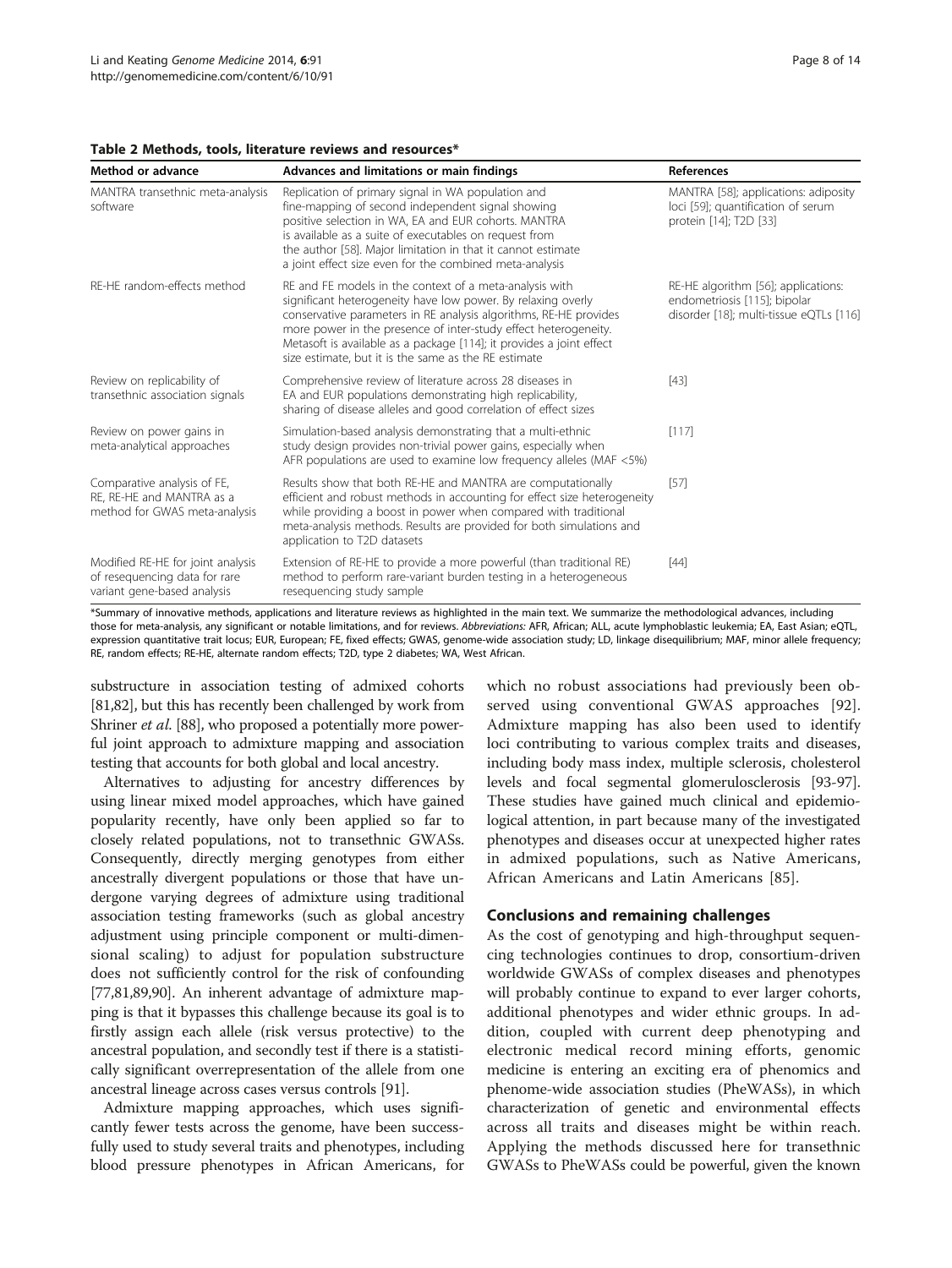<span id="page-8-0"></span>

stratification of related phenotypes and disease risk among ethnic groups.

Without a doubt, new findings from transethnic studies will enrich our understanding of several issues. First, the degree to which genetic associations are shared or population-specific in the presence of either shared or disparate genetic architecture; second, how architectural differences in LD patterns might affect the pattern of genetic association; and third, whether ethnically stratified disease prevalence is directly attributable to genetic or gene-environment interactions. New methods, such as MANTRA and RE-HE, as discussed here, offer more robust

and better powered approaches to performing transethnic meta-analyses.

As the number of GWASs using transethnic and admixed populations increases, they present new opportunities for novel study designs using linkage information at either the variant level or the higher gene or pathway levels. However, numerous challenges remain for transethnic studies. Specific association markers typically demonstrate limited replicability in genetically distant cohorts and it is usually not known *a priori* which loci should have a good chance of being shared versus being population-specific. Nor is it clear which populations (including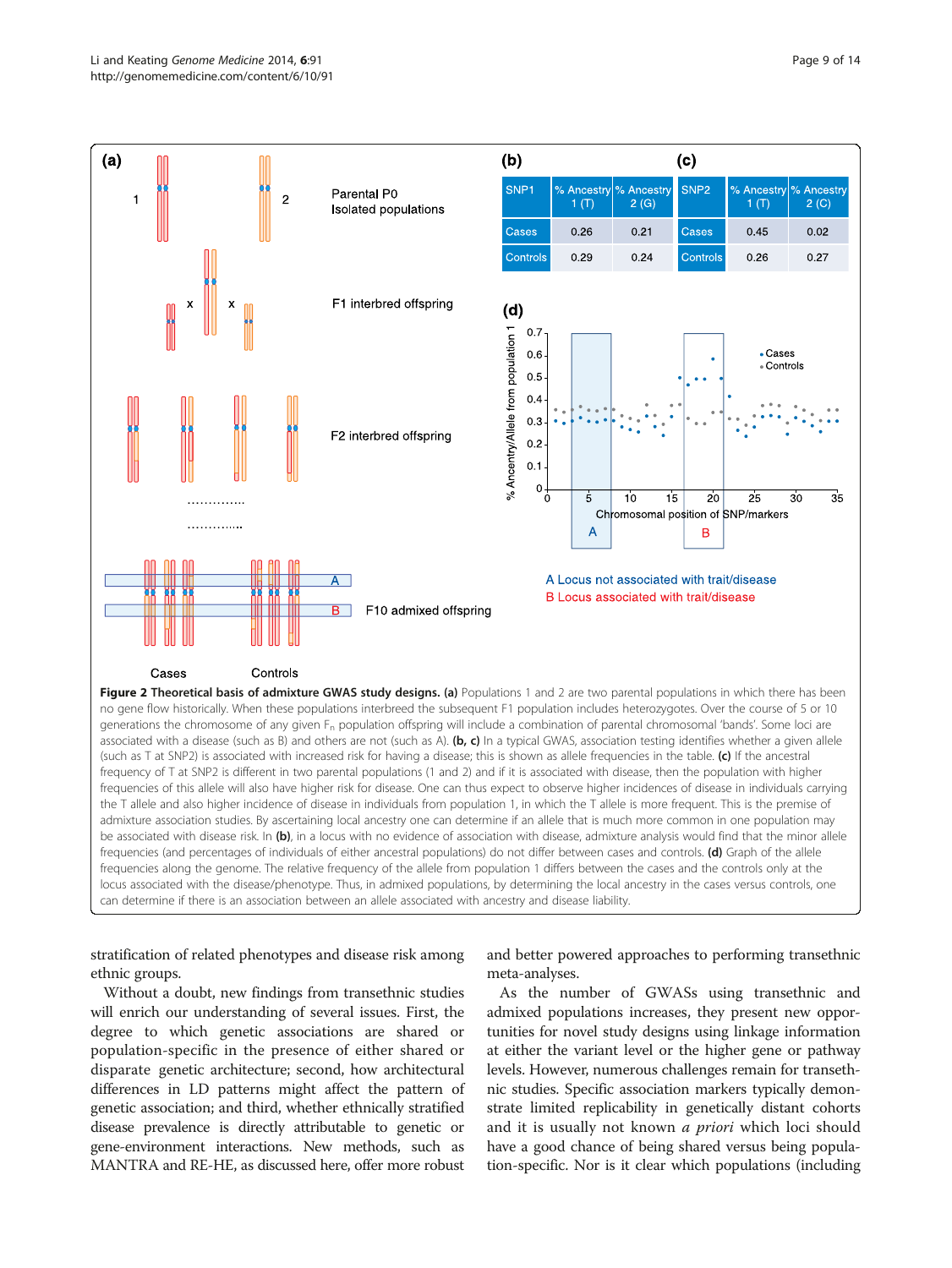<span id="page-9-0"></span>admixed ancestries) should be investigated to optimize the chance for locus discovery versus fine-mapping.

Wijmenga and colleagues, in their review of existing literature-reported transethnic GWAS replication rates across different study populations [[75\]](#page-12-0), observed that the replication rate of loci is high whereas that of individual SNPs is low. They concluded that many reports of nonreplication in transethnic studies result from studies that are limited by differences in genetic architecture (some markers are non-polymorphic or rare in other populations) but not by the fact that these are not biologically conserved shared loci. To overcome this challenge, they advised the use of pathway- and gene-based methods [[75](#page-12-0)]. Although not yet available, recently advanced gene- and pathway-based methods for GWAS are likely to be easily applied to transethnic datasets and to require little additional method development [\[98-100](#page-12-0)].

Another relevant question that has not been thoroughly explored is whether specific populations are more amenable or useful in a transethnic or admixture analysis; identifying optimal methods to answer this question in a locus-specific manner will be difficult. Some methods have been proposed: constructing marker panels for admixture studies using an information-theory-based measure, the expected mutual information score [\[85](#page-12-0)]; identifying markers that are most likely to be finemappable by transethnic study designs using LD information [[101\]](#page-12-0); and identifying populations in which LD variations are optimal for transethnic [\[92\]](#page-12-0) or admixture study designs [\[102](#page-12-0)]. Finally, Yang and Visscher and colleagues [\[103\]](#page-12-0) recently described a linear mixed model to estimate the genetic variance explained by genomewide markers as a method for estimating disease and trait heritability based on common SNPs. This has been exten-ded by Coram et al. [[20](#page-10-0)] to consider admixed populations. The proposed admixture-adjusted measures for trait and disease heritability will probably have broad applications.

Finally, work has also been done to examine how information on LD structure differences across ethnically diverse populations, and variant molecular function, can be used in a Bayesian framework to improve the power of association testing [[104](#page-12-0)]. Although much work remains to be done to maximize the power of such transethnic and admixture population-based GWAS designs, it is clear that making use of this information will be important in both locus discovery and replication in non-European ancestral populations and in the identification of functional or mechanistic variations in the post-GWAS era.

#### Abbreviations

eQTL: Expression quantitative trait locus; eSNP: Expression single-nucleotide polymorphism; FE: Fixed effects; GWAS: Genome-wide association study; LD: Linkage disequilibrium; MAF: Minor allele frequency; RE: Random effects; RE-HE: Alternate random effects; SNP: Single-nucleotide polymorphism; T2D: Type 2 diabetes.

#### Competing interests

The authors declare that they have no competing interests.

#### Acknowledgements

YRL is supported by the Paul and Daisy Soros Fellowship for New Americans and the NIH F30 Individual NRSA Training Grant.

#### Author details

<sup>1</sup>The Center for Applied Genomics, 1,016 Abramson Building, The Children's Hospital of Philadelphia, Philadelphia, PA 19104, USA. <sup>2</sup>Medical Scientist Training Program, Perelman School of Medicine, University of Pennsylvania, Philadelphia, PA 19104, USA. <sup>3</sup>Department of Pediatrics, Perelman School of Medicine, University of Pennsylvania, Philadelphia, PA 19104, USA. 4 Department of Surgery, Division of Transplantation, Perelman School of Medicine, University of Pennsylvania, Philadelphia, PA 19104, USA.

#### Published online: 31 October 2014

#### References

- 1. NHGRI: Catalog of published genome-wide association studies. [[http://www.genome.gov/gwastudies/\]](http://www.genome.gov/gwastudies/)
- 2. Lohmueller KE: The impact of population demography and selection on the genetic architecture of complex traits. PLoS Genet 2014, 10:e1004379.
- 3. Visscher PMM, Brown MAA, McCarthy MII, Yang J: Five years of GWAS discovery. Am J Hum Genet 2012, 90:7-24.
- 4. Manolio TA, Collins FS, Cox NJ, Goldstein DB, Hindorff LA, Hunter DJ, McCarthy MI, Ramos EM, Cardon LR, Chakravarti A, Cho JH, Guttmacher AE, Kong A, Kruglyak L, Mardis E, Rotimi CN, Slatkin M, Valle D, Whittemore AS, Boehnke M, Clark AG, Eichler EE, Gibson G, Haines JL, Mackay TFC, McCarroll SA, Visscher PM: Finding the missing heritability of complex diseases. Nature 2009, 461:747–753.
- Lee SH, Yang J, Chen G-B, Ripke S, Stahl EA, Hultman CM, Sklar P, Visscher PM, Sullivan PF, Goddard ME, Wray NR: Estimation of SNP heritability from dense genotype data. Am J Hum Genet 2013, 93:1151-1155.
- 6. Yang J, Benyamin B, McEvoy BP, Gordon S, Henders AK, Nyholt DR, Madden PA, Heath AC, Martin NG, Montgomery GW, Goddard ME, Visscher PM: Common SNPs explain a large proportion of the heritability for human height. Nat Genet 2010, 42:565–569.
- 7. Kang EY, Han B, Furlotte N, Joo JWJ, Shih D, Davis RC, Lusis AJ, Eskin E: Meta-analysis identifies gene-by-environment interactions as demonstrated in a study of 4,965 mice. PLoS Genet 2014, 10:e1004022.
- 8. Gu F, Pfeiffer RM, Bhattacharjee S, Han SS, Taylor PR, Berndt S, Yang H, Sigurdson AJ, Toro J, Mirabello L, Greene MH, Freedman ND, Abnet CC, Dawsey SM, Hu N, Qiao Y-LL, Ding T, Brenner AV, Garcia-Closas M, Hayes R, Brinton LA, Lissowska J, Wentzensen N, Kratz C, Moore LE, Ziegler RG, Chow W-HH, Savage SA, Burdette L, Yeager M, et al: Common genetic variants in the 9p21 region and their associations with multiple tumours. Br J Cancer 2013, 108:1378–1386.
- 9. Bhattacharjee S, Rajaraman P, Jacobs KB, Wheeler WA, Melin BS, Hartge P, Yeager M, Chung CC, Chanock SJ, Chatterjee N: A subset-based approach improves power and interpretation for the combined analysis of genetic association studies of heterogeneous traits. Am J Hum Genet 2012, 90:821–835.
- 10. Lee SH, Ripke S, Neale BM, Faraone SV, Purcell SM, Perlis RH, Mowry BJ, Thapar A, Goddard ME, Witte JS, Absher D, Agartz I, Akil H, Amin F, Andreassen OA, Anjorin A, Anney R, Anttila V, Arking DE, Asherson P, Azevedo MH, Backlund L, Badner JA, Bailey AJ, Banaschewski T, Barchas JD, Barnes MR, Barrett TB, Bass N, Battaglia A, et al: Genetic relationship between five psychiatric disorders estimated from genome-wide SNPs. Nat Genet 2013, 45:984–994.
- 11. Poultney CS, Goldberg AP, Drapeau E, Kou Y, Harony-Nicolas H, Kajiwara Y, De Rubeis S, Durand S, Stevens C, Rehnström K, Palotie A, Daly MJ, Ma'ayan A, Fromer M, Buxbaum JD: Identification of small exonic CNV from whole-exome sequence data and application to autism spectrum disorder. Am J Hum Genet 2013, 93:607–619.
- 12. Glessner JT, Wang K, Cai G, Korvatska O, Kim CE, Wood S, Zhang H, Estes A, Brune CW, Bradfield JP, Imielinski M, Frackelton EC, Reichert J, Crawford EL, Munson J, Sleiman PMA, Chiavacci R, Annaiah K, Thomas K, Hou C, Glaberson W, Flory J, Otieno F, Garris M, Soorya L, Klei L, Piven J, Meyer KJ,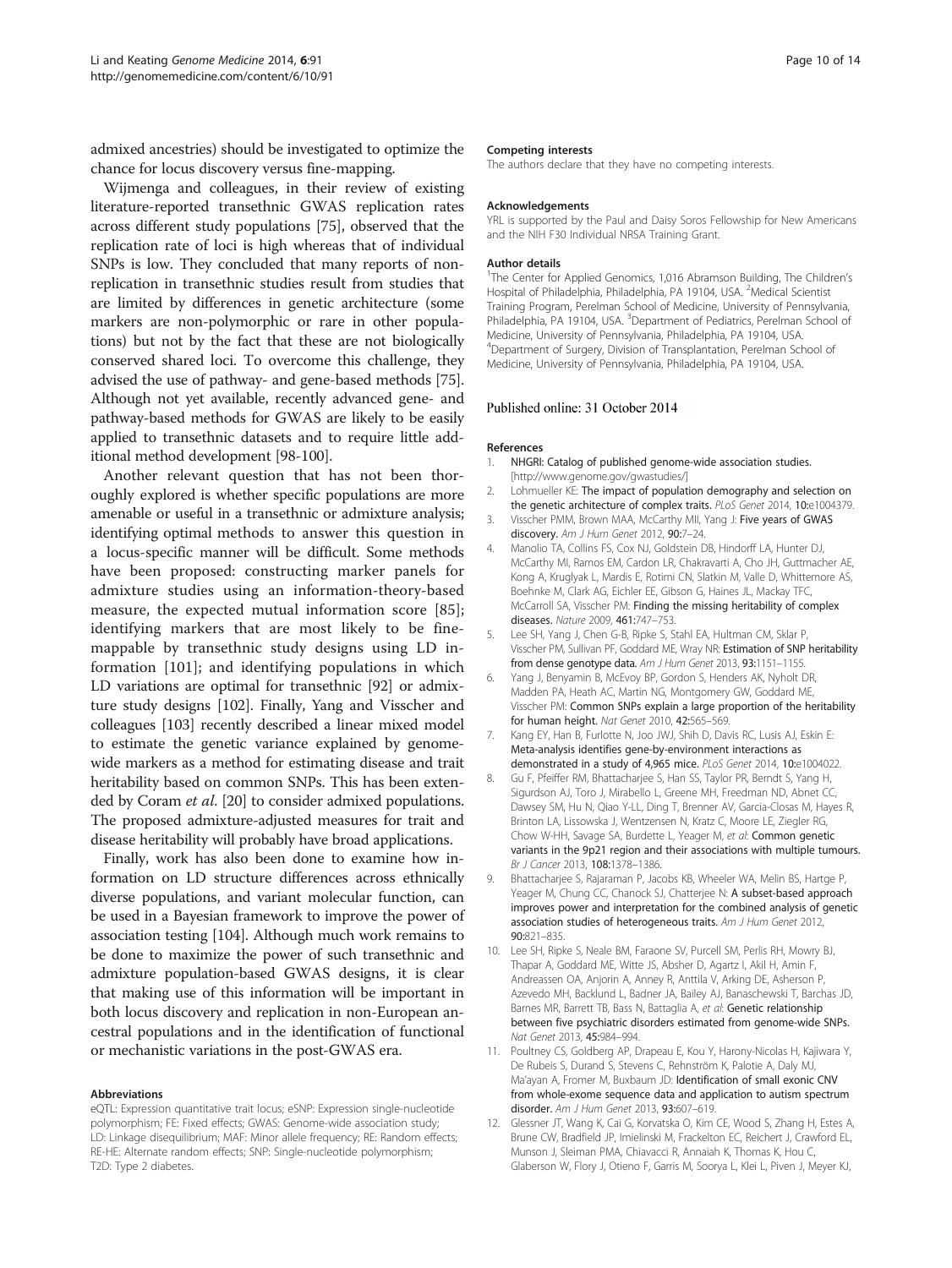<span id="page-10-0"></span>Anagnostou E, Sakurai T, et al: Autism genome-wide copy number variation reveals ubiquitin and neuronal genes. Nature 2009, 459:569–573.

- 13. Lanktree M, Guo Y, Murtaza M, Glessner J, Bailey S, Onland-Moret N, Lettre G, Ongen H, Rajagopalan R, Johnson T, Shen H, Nelson C, Klopp N, Baumert J, Padmanabhan S, Pankratz N, Pankow J, Shah S, Taylor K, Barnard J, Peters B, Maloney C, Lobmeyer M, Stanton A, Zafarmand M, Romaine S, Mehta A, Van Iperen E, Gong Y, Price T, et al: Meta-analysis of dense genecentric association studies reveals common and uncommon variants associated with height. Am J Hum Genet 2011, 88:6-18.
- 14. Franceschini N, van Rooij FJA, Prins BP, Feitosa MF, Karakas M, Eckfeldt JH, Folsom AR, Kopp J, Vaez A, Andrews JS, Baumert J, Boraska V, Broer L, Hayward C, Ngwa JS, Okada Y, Polasek O, Westra H-J, Wang YA, Del Greco MF, Glazer NL, Kapur K, Kema IP, Lopez LM, Schillert A, Smith AV, Winkler CA, Zgaga L, Bandinelli S, Bergmann S, et al: Discovery and fine mapping of serum protein loci through transethnic meta-analysis. Am J Hum Genet 2012, 91:744–753.
- 15. Wu Y, Waite LL, Jackson AU, Sheu WH-H, Buyske S, Absher D, Arnett DK, Boerwinkle E, Bonnycastle LL, Carty CL, Cheng I, Cochran B, Croteau-Chonka DC, Dumitrescu L, Eaton CB, Franceschini N, Guo X, Henderson BE, Hindorff LA, Kim E, Kinnunen L, Komulainen P, Lee W-J, Le Marchand L, Lin Y, Lindström J, Lingaas-Holmen O, Mitchell SL, Narisu N, Robinson JG, et al: Trans-ethnic fine-mapping of lipid loci identifies population-specific signals and allelic heterogeneity that increases the trait variance explained. PLoS Genet 2013, 9:e1003379.
- 16. Zhou K, Pearson ER: Insights from genome-wide association studies of drug response. Annu Rev Pharmacol Toxicol 2013, 53:299–310.
- 17. Jacobson PA, Oetting WS, Brearley AM, Leduc R, Guan W, Schladt D, Matas AJ, Lamba V, Julian BA, Mannon RB, Israni A: Novel polymorphisms associated with tacrolimus trough concentrations: results from a multicenter kidney transplant consortium. Transplantation 2011, 91:300–308.
- 18. Chen DT, Jiang X, Akula N, Shugart YY, Wendland JR, Steele CJM, Kassem L, Park J-H, Chatterjee N, Jamain S, Cheng A, Leboyer M, Muglia P, Schulze TG, Cichon S, Nöthen MM, Rietschel M, McMahon FJ, Farmer A, McGuffin P, Craig I, Lewis C, Hosang G, Cohen-Woods S, Vincent JB, Kennedy JL, Strauss J: Genome-wide association study meta-analysis of European and Asian-ancestry samples identifies three novel loci associated with bipolar disorder. Mol Psychiatry 2013, 18:195-205.
- 19. Rietveld CA, Medland SE, Derringer J, Yang J, Esko T, Martin NW, Westra H-J, Shakhbazov K, Abdellaoui A, Agrawal A, Albrecht E, Alizadeh BZ, Amin N, Barnard J, Baumeister SE, Benke KS, Bielak LF, Boatman JA, Boyle PA, Davies G, de Leeuw C, Eklund N, Evans DS, Ferhmann R, Fischer K, Gieger C, Gjessing HK, Hägg S, Harris JR, Hayward C, et al: GWAS of 126,559 individuals identifies genetic variants associated with educational attainment. Science 2013, 340:1467–1471.
- 20. Coram MA, Duan Q, Hoffmann TJ, Thornton T, Knowles JW, Johnson NA, Ochs-Balcom HM, Donlon TA, Martin LW, Eaton CB, Robinson JG, Risch NJ, Zhu X, Kooperberg C, Li Y, Reiner AP, Tang H: Genome-wide characterization of shared and distinct genetic components that influence blood lipid levels in ethnically diverse human populations. Am J Hum Genet 2013, 92:904–916.
- 21. Dichgans M, Malik R, König IR, Rosand J, Clarke R, Gretarsdottir S, Thorleifsson G, Mitchell BD, Assimes TL, Levi C, O'Donnell CJ, Fornage M, Thorsteinsdottir U, Psaty BM, Hengstenberg C, Seshadri S, Erdmann J, Bis JC, Peters A, Boncoraglio GB, März W, Meschia JF, Kathiresan S, Ikram MA, McPherson R, Stefansson K, Sudlow C, Reilly MP, Thompson JR, Sharma P, et al: Shared genetic susceptibility to ischemic stroke and coronary artery disease: a genome-wide analysis of common variants. Stroke 2014, 45:24–36.
- 22. Franceschini N, Fox E, Zhang Z, Edwards TL, Nalls MA, Sung YJ, Tayo BO, Sun YV, Gottesman O, Adeyemo A, Johnson AD, Young JH, Rice K, Duan Q, Chen F, Li Y, Tang H, Fornage M, Keene KL, Andrews JS, Smith JA, Faul JD, Guangfa Z, Guo W, Liu Y, Murray SS, Musani SK, Srinivasan S, Velez Edwards DR, Wang H, et al: Genome-wide association analysis of blood-pressure traits in African-ancestry individuals reveals common associated genes in African and non-African populations. Am J Hum Genet 2013, 93:545–554.
- 23. Okada Y, Wu D, Trynka G, Raj T, Terao C, Ikari K, Kochi Y, Ohmura K, Suzuki A, Yoshida S, Graham RR, Manoharan A, Ortmann W, Bhangale T, Denny JC, Carroll RJ, Eyler AE, Greenberg JD, Kremer JM, Pappas DA, Jiang L, Yin J, Ye L, Su DF, Yang J, Xie G, Keystone E, Westra HJ, Esko T, Metspalu A, et al: Genetics

of rheumatoid arthritis contributes to biology and drug discovery. Nature 2014, 506:376–381.

- 24. Lasky-Su J, Himes BE, Raby BA, Klanderman BJ, Sylvia JS, Lange C, Melen E, Martinez FD, Israel E, Gauderman J, Gilliland F, Sleiman P, Hakonarson H, Celedón JC, Soto-Quiros M, Avila L, Lima JJ, Irvin CG, Peters SP, Boushey H, Chinchilli VM, Mauger D, Tantisira K, Weiss ST, SHARP investigators: HLA-DQ strikes again: genome-wide association study further confirms HLA-DQ in the diagnosis of asthma among adults. Clin Exp Allergy 2012, 42:1724–1733.
- 25. Siddiq A, Couch FJ, Chen GK, Lindström S, Eccles D, Millikan RC, Michailidou K, Stram DO, Beckmann L, Rhie SK, Ambrosone CB, Aittomäki K, Amiano P, Apicella C, Australian Breast Cancer Tissue Bank Investigators, Baglietto L, Bandera EV, Beckmann MW, Berg CD, Bernstein L, Blomqvist C, Brauch H, Brinton L, Bui QM, Buring JE, Buys SS, Campa D, Carpenter JE, Chasman DI, Chang-Claude J, et al: A meta-analysis of genome-wide association studies of breast cancer identifies two novel susceptibility loci at 6q14 and 20q11. Hum Mol Genet 2012, 21:5373–5384.
- 26. Kote-Jarai Z, Olama AA, Giles GG, Severi G, Schleutker J, Weischer M, Campa D, Riboli E, Key T, Gronberg H, Hunter DJ, Kraft P, Thun MJ, Ingles S, Chanock S, Albanes D, Hayes RB, Neal DE, Hamdy FC, Donovan JL, Pharoah P, Schumacher F, Henderson BE, Stanford JL, Ostrander EA, Sorensen KD, Dörk T, Andriole G, Dickinson JL, Cybulski C, et al: Seven prostate cancer susceptibility loci identified by a multi-stage genome-wide association study. Nat Genet 2011, 43:785–791.
- 27. Campbell CD, Ogburn EL, Lunetta KL, Lyon HN, Freedman ML, Groop LC, Altshuler D, Ardlie KG, Hirschhorn JN: Demonstrating stratification in a European American population. Nat Genet 2005, 37:868–872.
- Cantor RM, Lange K, Sinsheimer JS: Prioritizing GWAS results: a review of statistical methods and recommendations for their application. Am J Hum Genet 2010, 86:6-22.
- 29. Ntzani EE, Liberopoulos G, Manolio TA, Ioannidis JPA: Consistency of genome-wide associations across major ancestral groups. Hum Genet 2012, 131:1057–1071.
- 30. McCarthy MI, Abecasis GR, Cardon LR, Goldstein DB, Little J, Ioannidis JPA, Hirschhorn JN: Genome-wide association studies for complex traits: consensus, uncertainty and challenges. Nat Rev Genet 2008, 9:356–369.
- 31. Adeyemo A, Rotimi C: Genetic variants associated with complex human diseases show wide variation across multiple populations. Public Health Genomics 2010, 13:72–79.
- 32. Teslovich TM, Musunuru K, Smith AV, Edmondson AC, Stylianou IM, Koseki M, Pirruccello JP, Ripatti S, Chasman DI, Willer CJ, Johansen CT, Fouchier SW, Isaacs A, Peloso GM, Barbalic M, Ricketts SL, Bis JC, Aulchenko YS, Thorleifsson G, Feitosa MF, Chambers J, Orho-Melander M, Melander O, Johnson T, Li X, Guo X, Li M, Shin Cho Y, Jin Go M, Jin Kim Y, et al: Biological, clinical and population relevance of 95 loci for blood lipids. Nature 2010, 466:707–713.
- 33. Mahajan A, Go MJ, Zhang W, Below JE, Gaulton KJ, Ferreira T, Horikoshi M, Johnson AD, Ng MCY, Prokopenko I, Saleheen D, Wang X, Zeggini E, Abecasis GR, Adair LS, Almgren P, Atalay M, Aung T, Baldassarre D, Balkau B, Bao Y, Barnett AH, Barroso I, Basit A, Been LF, Beilby J, Bell GI, Benediktsson R, Bergman RN, Boehm BO, et al: Genome-wide trans-ancestry meta-analysis provides insight into the genetic architecture of type 2 diabetes susceptibility. Nat Genet 2014, 46:234–244.
- 34. Coenen MJH, Trynka G, Heskamp S, Franke B, van Diemen CC, Smolonska J, van Leeuwen M, Brouwer E, Boezen MH, Postma DS, Platteel M, Zanen P, Lammers J-WWJ, Groen HJM, Mali WPTM, Mulder CJ, Tack GJ, Verbeek WHM, Wolters VM, Houwen RHJ, Mearin ML, van Heel DA, Radstake TRDJ, van Riel PLCM, Wijmenga C, Barrera P, Zhernakova A: Common and different genetic background for rheumatoid arthritis and coeliac disease. Hum Mol Genet 2009, 18:4195–4203.
- 35. Hinks A, Barton A, John S, Bruce I, Hawkins C, Griffiths CEM, Donn R, Thomson W, Silman A, Worthington J: Association between the PTPN22 gene and rheumatoid arthritis and juvenile idiopathic arthritis in a UK population: further support that PTPN22 is an autoimmunity gene. Arthritis Rheum 2005, 52:1694-1699.
- 36. Prasad P, Kumar A, Gupta R, Juyal RC, Thelma BK: Caucasian and Asian specific rheumatoid arthritis risk loci reveal limited replication and apparent allelic heterogeneity in north Indians. PLoS One 2012, 7:e31584.
- 37. Wang K, Baldassano R, Zhang H, Qu H-Q, Imielinski M, Kugathasan S, Annese V, Dubinsky M, Rotter JI, Russell RK, Bradfield JP, Sleiman PMA, Glessner JT, Walters T, Hou C, Kim C, Frackelton EC, Garris M, Doran J,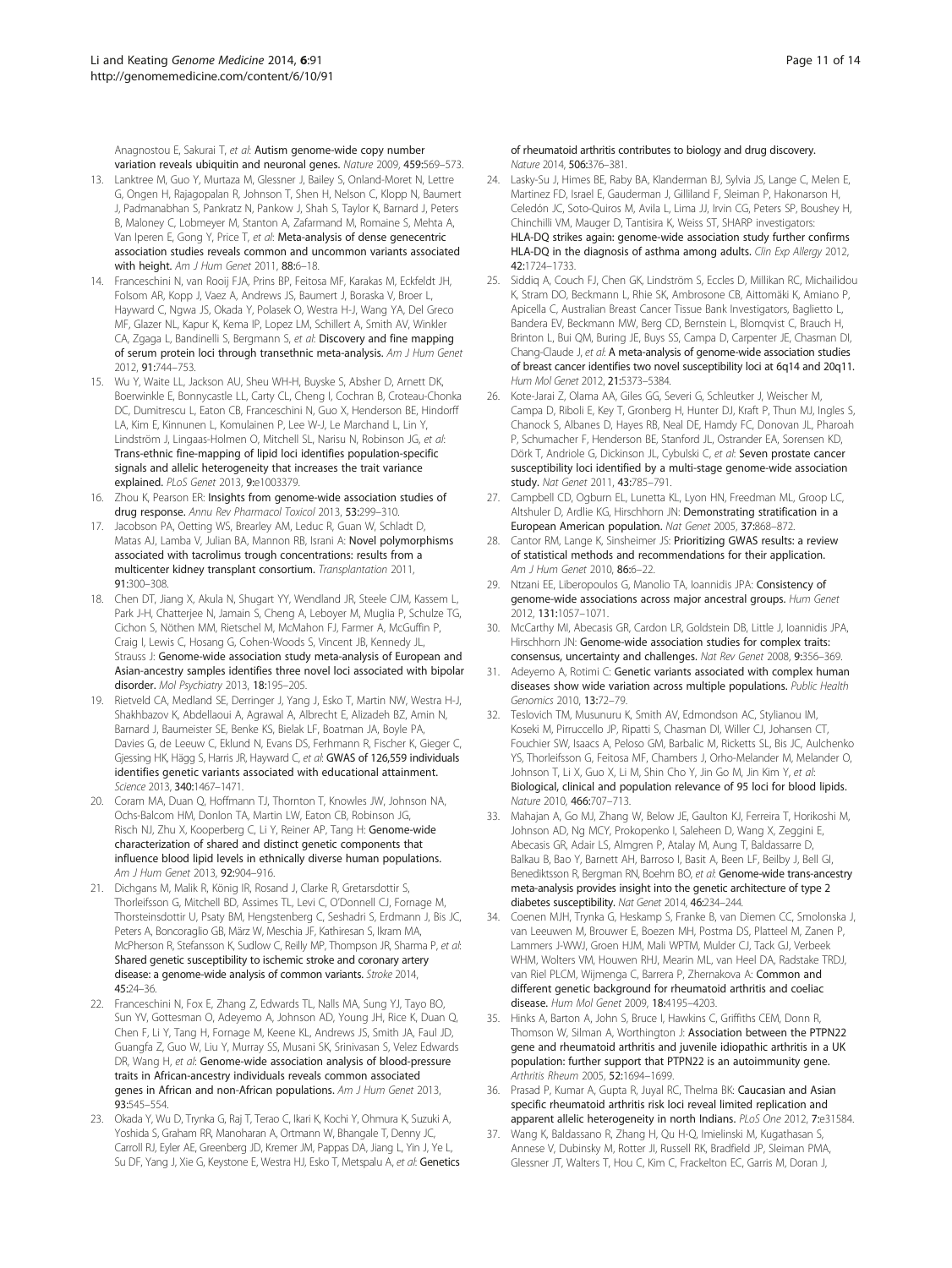<span id="page-11-0"></span>Romano C, Catassi C, Van Limbergen J, Guthery SL, Denson L, Piccoli D, Silverberg MS, Stanley CA, Monos D, Wilson DC, Griffiths A, et al: Comparative genetic analysis of inflammatory bowel disease and type 1 diabetes implicates multiple loci with opposite effects. Hum Mol Genet 2010, 19:2059–2067.

- 38. Anaya J-M, Gómez L, Castiblanco J: Is there a common genetic basis for autoimmune diseases? Clin Dev Immunol 13:185–195.
- 39. Bradfield JP, Qu H-Q, Wang K, Zhang H, Sleiman PM, Kim CE, Mentch FD, Qiu H, Glessner JT, Thomas KA, Frackelton EC, Chiavacci RM, Imielinski M, Monos DS, Pandey R, Bakay M, Grant SFA, Polychronakos C, Hakonarson H: A genome-wide meta-analysis of six type 1 diabetes cohorts identifies multiple associated loci. PLoS Genet 2011, 7:e1002293.
- 40. T1Dbase. [[http://www.t1dbase.org\]](http://www.t1dbase.org)
- 41. Torgerson DG, Ampleford EJ, Chiu GY, Gauderman WJ, Gignoux CR, Graves PE, Himes BE, Levin AM, Mathias RA, Hancock DB, Baurley JW, Eng C, Stern DA, Celedón JC, Rafaels N, Capurso D, Conti DV, Roth LA, Soto-Quiros M, Togias A, Li X, Myers RA, Romieu I, Van Den Berg DJ, Hu D, Hansel NN, Hernandez RD, Israel E, Salam MT, Galanter J, et al: Meta-analysis of genome-wide association studies of asthma in ethnically diverse North American populations. Nat Genet 2011, 43:887–892.
- 42. Saxena R, Elbers C, Guo Y, Peter I, Gaunt T, Mega J, Lanktree M, Tare A, Castillo B, Li Y, Johnson T, Bruinenberg M, Gilbert-Diamond D, Rajagopalan R, Voight B, Balasubramanyam A, Barnard J, Bauer F, Baumert J, Bhangale T, Böhm B, Braund P, Burton P, Chandrupatla H, Clarke R, Cooper-DeHoff R, Crook E, Davey-Smith G, Day I, De Boer A, et al: Large-scale gene-centric meta-analysis across 39 studies identifies type 2 diabetes loci. Am J Hum Genet 2012, 90:1–16.
- 43. Marigorta UM, Navarro A: High trans-ethnic replicability of GWAS results implies common causal variants. PLoS Genet 2013, 9:e1003566.
- 44. Tang Z-Z, Lin D-Y: Meta-analysis of sequencing studies with heterogeneous genetic associations. Genet Epidemiol 2014, 38:389–401.
- 45. Klein RJ, Zeiss C, Chew EY, Tsai J-Y, Sackler RS, Haynes C, Henning AK, SanGiovanni JP, Mane SM, Mayne ST, Bracken MB, Ferris FL, Ott J, Barnstable C, Hoh J: Complement factor H polymorphism in age-related macular degeneration. Science 2005, 308:385–389.
- 46. Holmes MV, Lange LA, Palmer T, Lanktree MB, North KE, Almoguera B, Buxbaum S, Chandrupatla HR, Elbers CC, Guo Y, Hoogeveen RC, Li J, Li YR, Swerdlow DI, Cushman M, Price TS, Curtis SP, Fornage M, Hakonarson H, Patel SR, Redline S, Siscovick DS, Tsai MY, Wilson JG, van der Schouw YT, FitzGerald GA, Hingorani AD, Casas JP, de Bakker PIW, Rich SS, et al: Causal effects of body mass index on cardiometabolic traits and events: a Mendelian randomization analysis. Am J Hum Genet 2014, 94:198–208.
- 47. Raychaudhuri S, Sandor C, Stahl EA, Freudenberg J, Lee H-S, Jia X, Alfredsson L, Padyukov L, Klareskog L, Worthington J, Siminovitch KA, Bae S-C, Plenge RM, Gregersen PK, de Bakker PIW: Five amino acids in three HLA proteins explain most of the association between MHC and seropositive rheumatoid arthritis. Nat Genet 2012, 44:291–296.
- 48. Lee H-S, Korman BD, Le JM, Kastner DL, Remmers EF, Gregersen PK, Bae S-C: Genetic risk factors for rheumatoid arthritis differ in Caucasian and Korean populations. Arthritis Rheum 2009, 60:364–371.
- 49. Chen R, Corona E, Sikora M, Dudley JT, Morgan AA, Moreno-Estrada A, Nilsen GB, Ruau D, Lincoln SE, Bustamante CD, Butte AJ: Type 2 diabetes risk alleles demonstrate extreme directional differentiation among human populations, compared to other diseases. PLoS Genet 2012, 8:e1002621.
- 50. Mattei J, Parnell LD, Lai C-Q, Garcia-Bailo B, Adiconis X, Shen J, Arnett D, Demissie S, Tucker KL, Ordovas JM: Disparities in allele frequencies and population differentiation for 101 disease-associated single nucleotide polymorphisms between Puerto Ricans and non-Hispanic whites. BMC Genet 2009, 10:45.
- 51. Myles S, Davison D, Barrett J, Stoneking M, Timpson N: Worldwide population differentiation at disease-associated SNPs. BMC Med Genomics 2008, 1:22.
- 52. Vrieze SI, Iacono WG, McGue M: Confluence of genes, environment, development, and behavior in a post Genome-Wide Association Study world. Dev Psychopathol 2012, 24:1195–1214.
- 53. Evangelou E, Ioannidis JPA: Meta-analysis methods for genome-wide association studies and beyond. Nat Rev Genet 2013, 14:379–389.
- 54. Begum F, Ghosh D, Tseng GC, Feingold E: Comprehensive literature review and statistical considerations for GWAS meta-analysis. Nucleic Acids Res 2012, 40:3777–3784.
- 55. De Bakker PIW, Ferreira MAR, Jia X, Neale BM, Raychaudhuri S, Voight BF: Practical aspects of imputation-driven meta-analysis of genome-wide association studies. Hum Mol Genet 2008, 17:R122–R128.
- 56. Han B, Eskin E: Random-effects model aimed at discovering associations in meta-analysis of genome-wide association studies. Am J Hum Genet 2011, 88:586–598.
- 57. Wang X, Chua H-X, Chen P, Ong RT-H, Sim X, Zhang W, Takeuchi F, Liu X, Khor C-C, Tay W-T, Cheng C-Y, Suo C, Liu J, Aung T, Chia K-S, Kooner JS, Chambers JC, Wong T-Y, Tai E-S, Kato N, Teo Y-Y: Comparing methods for performing trans-ethnic meta-analysis of genome-wide association studies. Hum Mol Genet 2013, 22:2303–2311.
- 58. Morris AP: Transethnic meta-analysis of genomewide association studies. Genet Epidemiol 2011, 35:809–822.
- 59. Liu C-T, Buchkovich ML, Winkler TW, Heid IM, Borecki IB, Fox CS, Mohlke KL, North KE, Adrienne Cupples L: Multi-ethnic fine-mapping of 14 central adiposity loci. Hum Mol Genet 2014, 23:4738–4744.
- 60. Wang H, Burnett T, Kono S, Haiman CA, Iwasaki M, Wilkens LR, Loo LWM, Van Den Berg D, Kolonel LN, Henderson BE, Keku TO, Sandler RS, Signorello LB, Blot WJ, Newcomb PA, Pande M, Amos CI, West DW, Bézieau S, Berndt SI, Zanke BW, Hsu L, Lindor NM, Haile RW, Hopper JL, Jenkins MA, Gallinger S, Casey G, Stenzel SL, Schumacher FR, et al: Trans-ethnic genome-wide association study of colorectal cancer identifies a new susceptibility locus in VTI1A. Nat Commun 2014, 5:4613.
- 61. Negi S, Juyal G, Senapati S, Prasad P, Gupta A, Singh S, Kashyap S, Kumar A, Kumar U, Gupta R, Kaur S, Agrawal S, Aggarwal A, Ott J, Jain S, Juyal RC, Thelma BK: A genome-wide association study reveals ARL15, a novel non-HLA susceptibility gene for rheumatoid arthritis in North Indians. Arthritis Rheum 2013, 65:3026–3035.
- 62. Kelly TN, Takeuchi F, Tabara Y, Edwards TL, Kim YJ, Chen P, Li H, Wu Y, Yang C-F, Zhang Y, Gu D, Katsuya T, Ohkubo T, Gao Y-T, Go MJ, Teo YY, Lu L, Lee NR, Chang L-C, Peng H, Zhao Q, Nakashima E, Kita Y, Shu X-O, Kim NH, Tai ES, Wang Y, Adair LS, Chen C-H, Zhang S, et al: Genome-wide association study meta-analysis reveals transethnic replication of mean arterial and pulse pressure loci. Hypertension 2013, 62:853–859.
- 63. Dastani Z, Hivert M-F, Timpson N, Perry JRB, Yuan X, Scott RA, Henneman P, Heid IM, Kizer JR, Lyytikäinen L-P, Fuchsberger C, Tanaka T, Morris AP, Small K, Isaacs A, Beekman M, Coassin S, Lohman K, Qi L, Kanoni S, Pankow JS, Uh H-W, Wu Y, Bidulescu A, Rasmussen-Torvik LJ, Greenwood CMT, Ladouceur M, Grimsby J, Manning AK, Liu C-T, et al: Novel loci for adiponectin levels and their influence on type 2 diabetes and metabolic traits: a multi-ethnic meta-analysis of 45,891 individuals. PLoS Genet 2012, 8:e1002607.
- 64. Dickson SP, Wang K, Krantz I, Hakonarson H, Goldstein DB: Rare variants create synthetic genome-wide associations. PLoS Biol 2010, 8:e1000294.
- 65. Saunders EJ, Dadaev T, Leongamornlert DA, Jugurnauth-Little S, Tymrakiewicz M, Wiklund F, Al Olama AA, Benlloch S, Neal DE, Hamdy FC, Donovan JL, Giles GG, Severi G, Gronberg H, Aly M, Haiman CA, Schumacher F, Henderson BE, Lindstrom S, Kraft P, Hunter DJ, Gapstur S, Chanock S, Berndt SI, Albanes D, Andriole G, Schleutker J, Weischer M, Nordestgaard BG, Canzian F, et al: Fine-mapping the HOXB region detects common variants tagging a rare coding allele: evidence for synthetic association in prostate cancer. PLoS Genet 2014, 10:e1004129.
- 66. Sanna S, Li B, Mulas A, Sidore C, Kang HM, Jackson AU, Piras MG, Usala G, Maninchedda G, Sassu A, Serra F, Palmas MA, Wood WH, Njølstad I, Laakso M, Hveem K, Tuomilehto J, Lakka TA, Rauramaa R, Boehnke M, Cucca F, Uda M, Schlessinger D, Nagaraja R, Abecasis GR: Fine mapping of five loci associated with low-density lipoprotein cholesterol detects variants that double the explained heritability. PLoS Genet 2011, 7:e1002198.
- 67. Spencer CCA, Su Z, Donnelly P, Marchini J: Designing genome-wide association studies: sample size, power, imputation, and the choice of genotyping chip. PLoS Genet 2009, 5:e1000477.
- 68. Marchini J, Howie B: Genotype imputation for genome-wide association studies. Nat Rev Genet 2010, 11:499–511.
- 69. Keating BJ, Tischfield S, Murray SS, Bhangale T, Price TS, Glessner JT, Galver L, Barrett JC, Grant SFA, Farlow DN, Chandrupatla HR, Hansen M, Ajmal S, Papanicolaou GJ, Guo Y, Li M, Derohannessian S, de Bakker PIW, Bailey SD, Montpetit A, Edmondson AC, Taylor K, Gai X, Wang SS, Fornage M, Shaikh T, Groop L, Boehnke M, Hall AS, Hattersley AT, et al: Concept, design and implementation of a cardiovascular gene-centric 50 k SNP array for large-scale genomic association studies. PLoS One 2008, 3:e3583.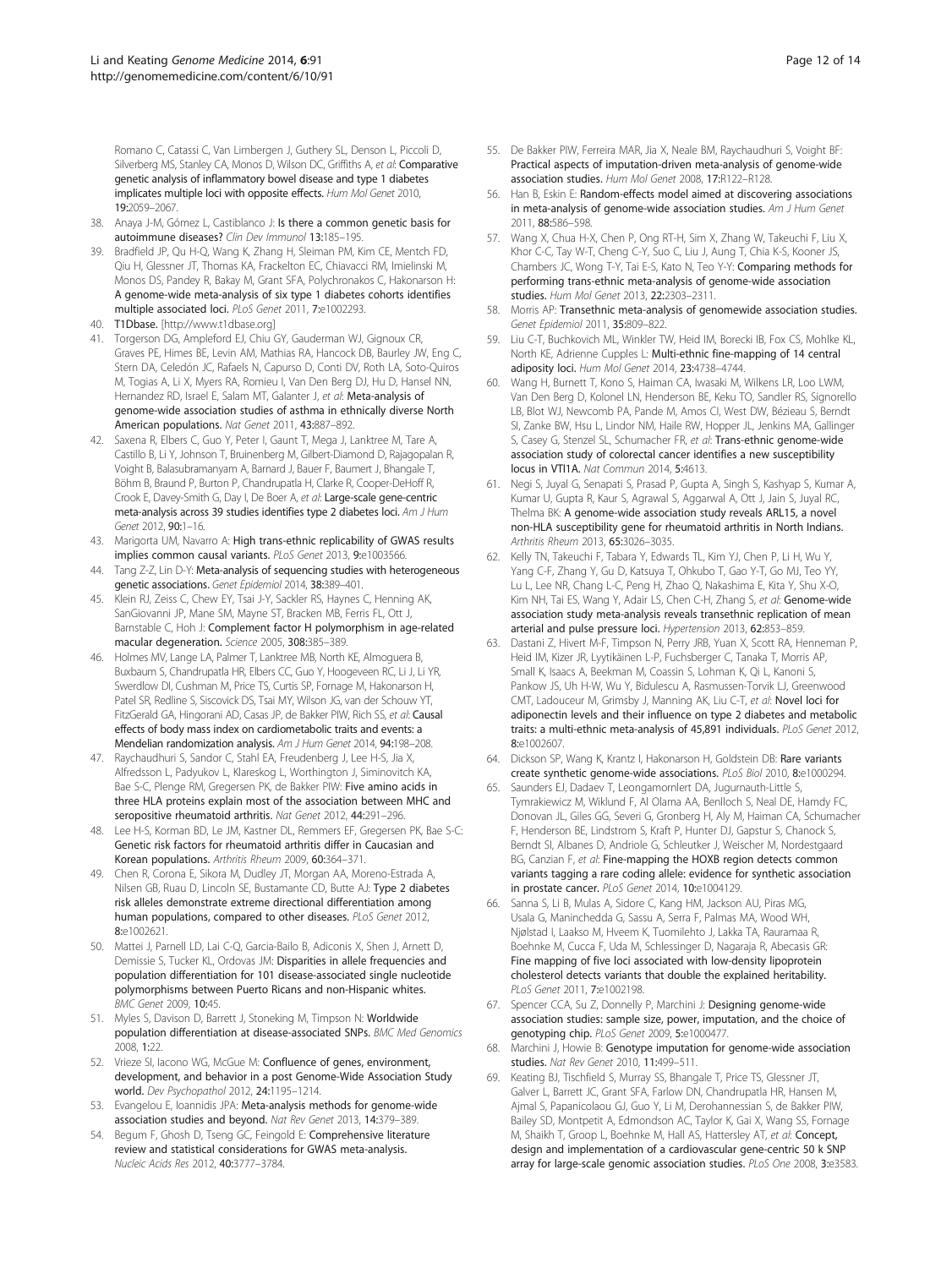- <span id="page-12-0"></span>70. Howie B, Fuchsberger C, Stephens M, Marchini J, Abecasis GR: Fast and accurate genotype imputation in genome-wide association studies through pre-phasing. Nat Genet 2012, 44:955–959.
- 71. Howie B, Marchini J, Stephens M: Genotype imputation with thousands of genomes. G3 (Beth esda) 2011, 1:457–470.
- 72. Stranger BE, Stahl EA, Raj T: Progress and promise of genome-wide association studies for human complex trait genetics. Genetics 2011, 187:367–383.
- 73. Elbers CC, Guo Y, Tragante V, van Iperen EPA, Lanktree MB, Castillo BA, Chen F, Yanek LR, Wojczynski MK, Li YR, Ferwerda B, Ballantyne CM, Buxbaum SG, Chen Y-DI, Chen W-M, Cupples LA, Cushman M, Duan Y, Duggan D, Evans MK, Fernandes JK, Fornage M, Garcia M, Garvey WT, Glazer N, Gomez F, Harris TB, Halder I, Howard VJ, Keller MF, et al: Gene-centric meta-analysis of lipid traits in African: East Asian and Hispanic populations. PLoS One 2012, 7:e50198.
- 74. Galarneau G, Palmer CD, Sankaran VG, Orkin SH, Hirschhorn JN, Lettre G: Fine-mapping at three loci known to affect fetal hemoglobin levels explains additional genetic variation. Nat Genet 2010, 42:1049–1051.
- 75. Fu J, Festen EAM, Wijmenga C: Multi-ethnic studies in complex traits. Hum Mol Genet 2011, 20:R206–R213.
- 76. Collins-Schramm HE, Phillips CM, Operario DJ, Lee JS, Weber JL, Hanson RL, Knowler WC, Cooper R, Li H, Seldin MF: Ethnic-difference markers for use in mapping by admixture linkage disequilibrium. Am J Hum Genet 2002, 70:737–750.
- 77. Smith MW, Lautenberger JA, Shin HD, Chretien JP, Shrestha S, Gilbert DA, O'Brien SJ: Markers for mapping by admixture linkage disequilibrium in African American and Hispanic populations. Am J Hum Genet 2001, 69:1080–1094.
- 78. Patterson N, Hattangadi N, Lane B, Lohmueller KE, Hafler DA, Oksenberg JR, Hauser SL, Smith MW, O'Brien SJ, Altshuler D, Daly MJ, Reich D: Methods for high-density admixture mapping of disease genes. Am J Hum Genet 2004, 74:979–1000.
- 79. Montana G, Pritchard JK: Statistical tests for admixture mapping with case-control and cases-only data. Am J Hum Genet 2004, 75:771–789.
- 80. Shriner D, Adeyemo A, Ramos E, Chen G, Rotimi CN: Mapping of disease-associated variants in admixed populations. Genome Biol 2011, 12:223.
- 81. Zhu B, Ashley-Koch AE, Dunson DB: Generalized admixture mapping for complex traits. G3 (Bethesda) 2013, 3:1165–1175.
- 82. Shriner D: Overview of admixture mapping. Curr Protoc Hum Genet 2013, Chapter 1:Unit 1.23.
- 83. Hoggart CJ, Shriver MD, Kittles RA, Clayton DG, McKeigue PM: Design and analysis of admixture mapping studies. Am J Hum Genet 2004, 74:965–978.
- 84. Zhu X, Cooper RS, Elston RC: Linkage analysis of a complex disease through use of admixed populations. Am J Hum Genet 2004, 74:1136–1153.
- 85. Bercovici S, Geiger D, Shlush L, Skorecki K, Templeton A: Panel construction for mapping in admixed populations via expected mutual information. Genome Res 2008, 18:661–667.
- 86. Qin H, Morris N, Kang SJ, Li M, Tayo B, Lyon H, Hirschhorn J, Cooper RS, Zhu X: Interrogating local population structure for fine mapping in genome-wide association studies. Bioinformatics 2010, 26:2961–2968.
- 87. Wang X, Zhu X, Qin H, Cooper RS, Ewens WJ, Li C, Li M: Adjustment for local ancestry in genetic association analysis of admixed populations. Bioinformatics 2011, 27:670–677.
- 88. Shriner D, Adeyemo A, Rotimi CN: Joint ancestry and association testing in admixed individuals. PLoS Comput Biol 2011, 7:e1002325.
- 89. Patterson N, Price AL, Reich D: Population structure and eigenanalysis. PLoS Genet 2006, 2:e190.
- 90. Genome of the Netherlands Consortium: Whole-genome sequence variation, population structure and demographic history of the Dutch population. Nat Genet 2014, 46:818–825.
- 91. Smith MW, O'Brien SJ: Mapping by admixture linkage disequilibrium: advances, limitations and guidelines. Nat Rev Genet 2005, 6:623–632.
- 92. Zaitlen N, Paşaniuc B, Gur T, Ziv E, Halperin E: Leveraging genetic variability across populations for the identification of causal variants. Am J Hum Genet 2010, 86:23–33.
- 93. Kopp JB, Smith MW, Nelson GW, Johnson RC, Freedman BI, Bowden DW, Oleksyk T, McKenzie LM, Kajiyama H, Ahuja TS, Berns JS, Briggs W, Cho ME, Dart RA, Kimmel PL, Korbet SM, Michel DM, Mokrzycki MH, Schelling JR, Simon E, Trachtman H, Vlahov D, Winkler CA: MYH9 is a major-effect risk

gene for focal segmental glomerulosclerosis. Nat Genet 2008, 40:1175–1184.

- 94. Basu A, Tang H, Lewis CE, North K, Curb JD, Quertermous T, Mosley TH, Boerwinkle E, Zhu X, Risch NJ: Admixture mapping of quantitative trait loci for blood lipids in African-Americans. Hum Mol Genet 2009, 18:2091–2098.
- 95. Reich D, Patterson N, De Jager PL, McDonald GJ, Waliszewska A, Tandon A, Lincoln RR, DeLoa C, Fruhan SA, Cabre P, Bera O, Semana G, Kelly MA, Francis DA, Ardlie K, Khan O, Cree BAC, Hauser SL, Oksenberg JR, Hafler DA: A whole-genome admixture scan finds a candidate locus for multiple sclerosis susceptibility. Nat Genet 2005, 37:1113–1118.
- 96. Basu A, Tang H, Arnett D, Gu CC, Mosley T, Kardia S, Luke A, Tayo B, Cooper R, Zhu X, Risch N: Admixture mapping of quantitative trait loci for BMI in African Americans: evidence for loci on chromosomes 3q, 5q, and 15q. Obesity (Silver Spring) 2009, 17:1226–1231.
- 97. Cheng C-Y, Kao WHL, Patterson N, Tandon A, Haiman CA, Harris TB, Xing C, John EM, Ambrosone CB, Brancati FL, Coresh J, Press MF, Parekh RS, Klag MJ, Meoni LA, Hsueh W-C, Fejerman L, Pawlikowska L, Freedman ML, Jandorf LH, Bandera EV, Ciupak GL, Nalls MA, Akylbekova EL, Orwoll ES, Leak TS, Miljkovic I, Li R, Ursin G, Bernstein L, et al: Admixture mapping of 15,280 African Americans identifies obesity susceptibility loci on chromosomes 5 and X. PLoS Genet 2009, 5:e1000490.
- 98. Liu JZ, McRae AF, Nyholt DR, Medland SE, Wray NR, Brown KM, Hayward NK, Montgomery GW, Visscher PM, Martin NG, Macgregor S: A versatile gene-based test for genome-wide association studies. Am J Hum Genet 2010, 87:139–145.
- 99. Huang H, Chanda P, Alonso A, Bader JS, Arking DE: Gene-based tests of association. PLoS Genet 2011, 7:e1002177.
- 100. Wang J, Duncan D, Shi Z, Zhang B: WEB-based GEne SeT AnaLysis Toolkit (WebGestalt): update 2013. Nucleic Acids Res 2013, 41:W77–W83.
- 101. Teo Y-Y, Ong RTH, Sim X, Tai E-S, Chia K-S: Identifying candidate causal variants via trans-population fine-mapping. Genet Epidemiol 2010, 34:653–664.
- 102. Ong RT-H, Teo Y-Y: varLD: a program for quantifying variation in linkage disequilibrium patterns between populations. Bioinformatics 2010, 26:1269–1270.
- 103. Yang J, Lee SH, Goddard ME, Visscher PM: GCTA: a tool for genome-wide complex trait analysis. Am J Hum Genet 2011, 88:76-82.
- 104. Eskin E: Increasing power in association studies by using linkage disequilibrium structure and molecular function as prior information. Genome Res 2008, 18:653–660.
- 105. Grant SFA, Thorleifsson G, Reynisdottir I, Benediktsson R, Manolescu A, Sainz J, Helgason A, Stefansson H, Emilsson V, Helgadottir A, Styrkarsdottir U, Magnusson KP, Walters GB, Palsdottir E, Jonsdottir T, Gudmundsdottir T, Gylfason A, Saemundsdottir J, Wilensky RL, Reilly MP, Rader DJ, Bagger Y, Christiansen C, Gudnason V, Sigurdsson G, Thorsteinsdottir U, Gulcher JR, Kong A, Stefansson K: Variant of transcription factor 7-like 2 (TCF7L2) gene confers risk of type 2 diabetes. Nat Genet 2006, 38:320–323.
- 106. Bentley AR, Chen G, Shriner D, Doumatey AP, Zhou J, Huang H, Mullikin JC, Blakesley RW, Hansen NF, Bouffard GG, Cherukuri PF, Maskeri B, Young AC, Adeyemo A, Rotimi CN: Gene-based sequencing identifies lipidinfluencing variants with ethnicity-specific effects in African Americans. PLoS Genet 2014, 10:e1004190.
- 107. Charles BA, Shriner D, Doumatey A, Chen G, Zhou J, Huang H, Herbert A, Gerry NP, Christman MF, Adeyemo A, Rotimi CN: A genome-wide association study of serum uric acid in African Americans. BMC Med Genomics 2011, 4:17.
- 108. Chen G, Ramos E, Adeyemo A, Shriner D, Zhou J, Doumatey AP, Huang H, Erdos MR, Gerry NP, Herbert A, Bentley AR, Xu H, Charles BA, Christman MF, Rotimi CN: UGT1A1 is a major locus influencing bilirubin levels in African Americans. Eur J Hum Genet 2012, 20:463–468.
- 109. Walsh KM, Chokkalingam AP, Hsu L-I, Metayer C, de Smith AJ, Jacobs DI, Dahl GV, Loh ML, Smirnov IV, Bartley K, Ma X, Wiencke JK, Barcellos LF, Wiemels JL, Buffler PA: Associations between genome-wide Native American ancestry, known risk alleles and B-cell ALL risk in Hispanic children. Leukemia 2013, 27:2416–2419.
- 110. Estrada K, Aukrust I, Bjørkhaug L, Burtt NP, Mercader JM, García-Ortiz H, Huerta-Chagoya A, Moreno-Macías H, Walford G, Flannick J, Williams AL, Gómez-Vázquez MJ, Fernandez-Lopez JC, Martínez-Hernández A, Centeno-Cruz F, Mendoza-Caamal E, Revilla-Monsalve C, Islas-Andrade S, Córdova EJ, Soberón X, González-Villalpando ME, Henderson E, Wilkens LR, Le Marchand L,